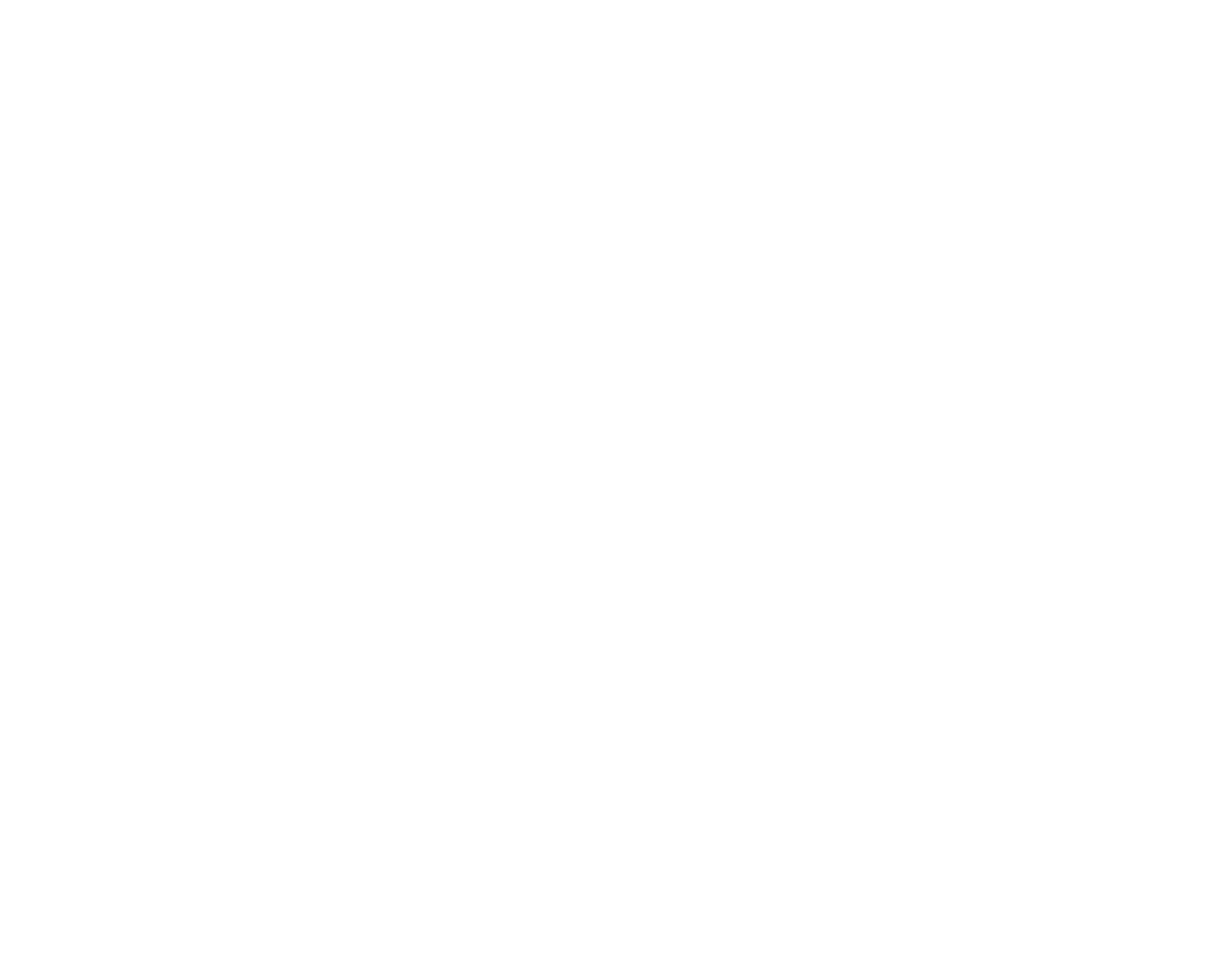## **Table of Contents**

### Section I: Executive Summary **Page 5** and the section I: Executive Summary Percent of Your Students Ready for College-Level Coursework Five Year Trends—Percent of Students Who Met College Readiness Benchmarks Five Year Trends—Average ACT Scores Five Year Trends—Average ACT Scores by Level of Preparation Five Year Trends—Percent and Average Composite Score by Race/Ethnicity Percent of Students in College Readiness Standards Score Ranges Average ACT College Reportable Scores by Test Session Duration Percent of Students Who Met College Readiness Benchmark Scores by Test Session Duration Section II: Academic Achievement **Page 11** Page 11 ACT Score Distributions, Cumulative Percentages, Averages, and Quartile Values Average ACT Composite Scores for Race/Ethnicity by Level of Preparation Average ACT Scores by Race/Ethnicity Percent of Students in College Readiness Standards Score Ranges Average ACT Scores by Gender Percent of Students Who Met College Readiness Benchmark Scores by Gender College Readiness Benchmark Percent and Average ACT Scores by Overall High School Curriculum College Readiness Benchmark Percent and Average ACT Scores by Content-Specific Curriculum Section III: College Readiness & Impact of Course Rigor Page 17 Percent of Students Who Met ACT College Readiness Benchmark Scores by Race/Ethnicity Average ACT Scores and Average ACT Score Changes by Common Course Patterns College Readiness Percents by Common Course Patterns Section IV: Career and Educational Aspirations **Page 25** Page 25 Distribution of Planned Educational Majors for All Students by College Plans Average ACT Composite Scores for Racial/Ethnic Groups by Post-Secondary Educational Aspirations Students' Score Report Preferences at Time of Testing Section V: Optional Writing Test Results **Page 29** Page 29 Average ACT English and Writing Scores by Race/Ethnicity and Gender for students who took ACT Writing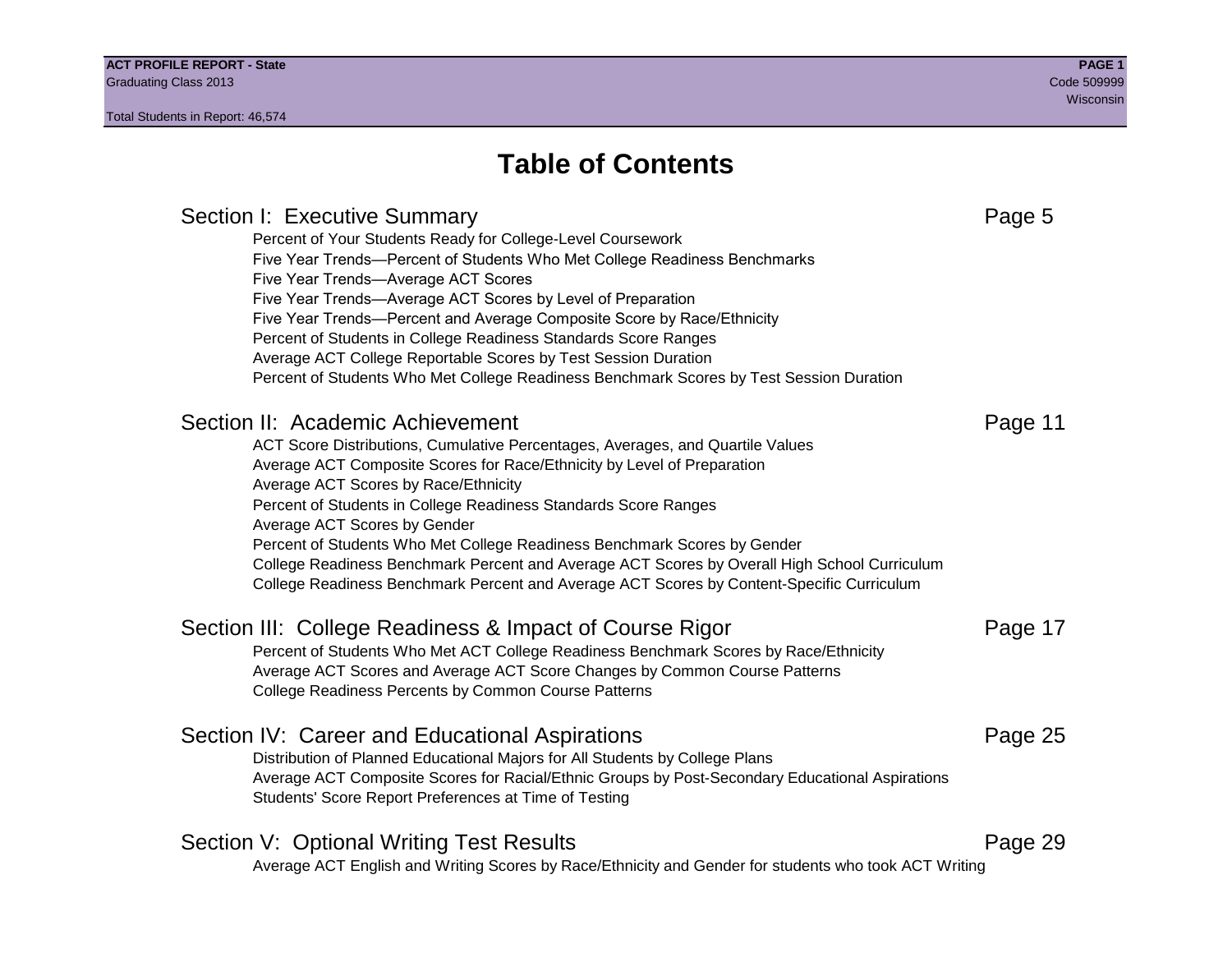Total Students in Report: 46,574

This report provides information about the performance of your 2013 graduating seniors who took the ACT as sophomores, juniors, or seniors; and self-reported at the time of testing that they were scheduled to graduate in 2013. Beginning with the Graduating Class of 2013, all students whose scores are college reportable, both standard and extended time tests, are now included in the report.

This report focuses on:

**Performance** - student test performance in the context of college readiness

**Access** - number of your graduates exposed to college entrance testing and the percent of race/ethnicity participation

**Course Selection** - percent of students pursuing a core curriculum

**Course Rigor** - impact of rigorous coursework on achievement

**College Readiness** - percent of students meeting ACT College Readiness Benchmark Scores in each content area

**Awareness** - extent to which student aspirations match performance

**Articulation** - colleges and universities to which your students send test results

Each year, test data for a school, district, and the state represents a different cohort of students. ACT encourages educators to focus on trends (3, 5, 10 years), not year-to-year changes. Such changes can represent normal – even expected – fluctuations. On the other hand, trend lines offer more insight into what is happening in a school, district, or the state.

Furthermore, ACT encourages educators to measure student performance in the context of college readiness measures. The focus should be on the number and percentage of students who met or exceeded ACT's College Readiness Benchmark Scores, a measure that is much more meaningful and understandable than an average composite score for a group of students.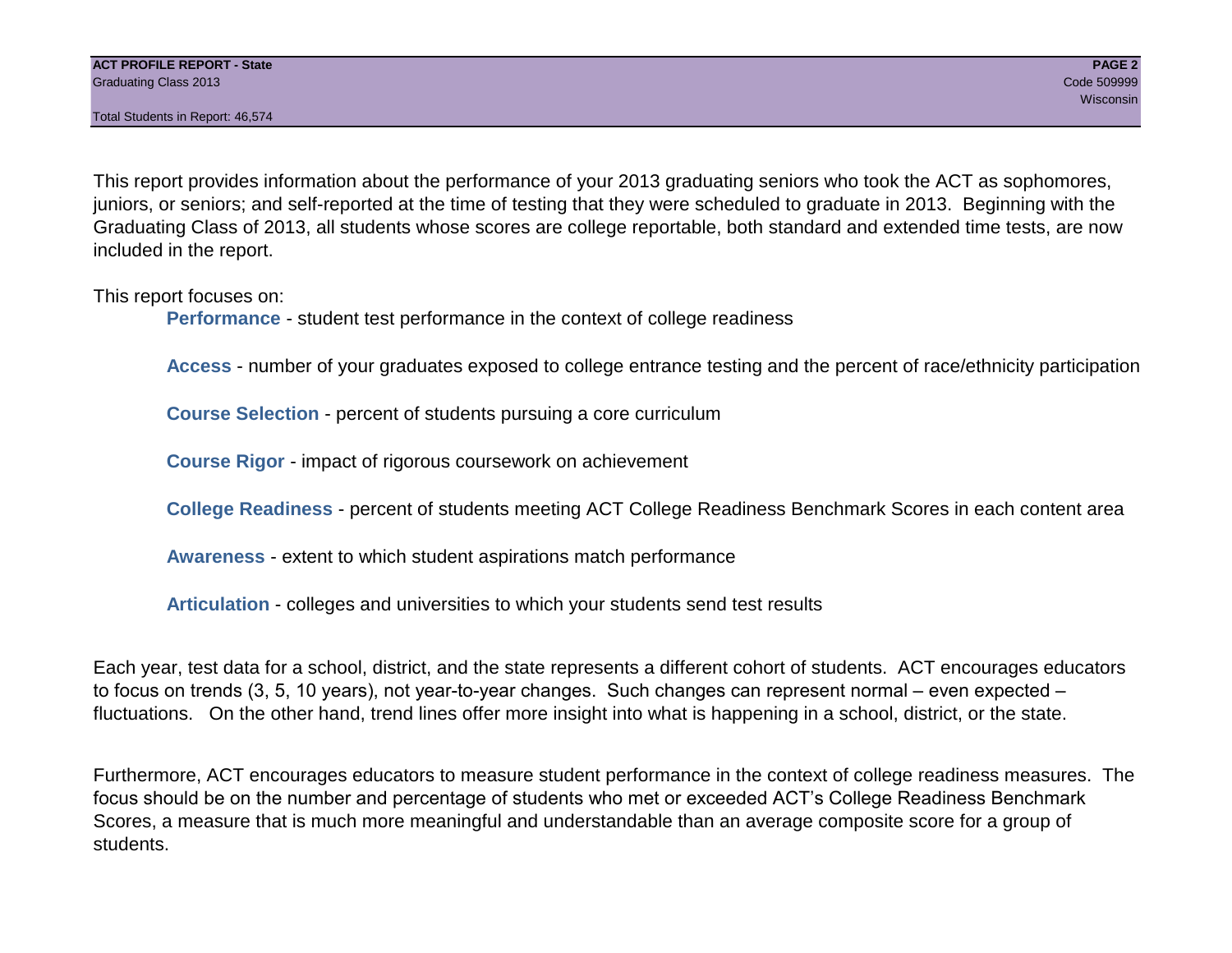Total Students in Report: 46,574

### **The ACT is a curriculum-based measure of college readiness. ACT components include:**

Tests of academic achievement in English, math, reading, science, and writing (optional) High school grade and course information Student Profile Section Career Interest Inventory

### **The ACT:**

Every few years, ACT conducts the **ACT National Curriculum Survey** to ensure its curriculum-based assessment tools accurately measure the skills high school teachers teach and instructors of entry-level college courses expect. The ACT is the only college readiness test designed to reflect the results of such a survey.

ACT's **College Readiness Standards** are sets of statements intended to help students, parents and educators understand the meaning of test scores. The standards relate test scores to the types of skills needed for success in high school and beyond. They serve as a direct link between what students have learned and what they are ready to do next. The ACT is the only college readiness test for which scores can be tied directly to standards. *Connecting College Readiness Standards to the Classroom* interpretive guides can be found at www.act.org/standard/infoserv.html.

Only the ACT reports **College Readiness Benchmark Scores** – A benchmark score is the minimum score needed on an ACT subject-area test to indicate a 50% chance of obtaining a B or higher or about a 75% chance of obtaining a C or higher in the corresponding credit-bearing college courses, which include English Composition, Algebra, Social Science and Biology. These scores were empirically derived based on the actual performance of students in college. The College Readiness Benchmark Scores, updated for 2013, are:

| College Course/Course Area | <b>ACT Test</b> | <b>Benchmark Score</b> |
|----------------------------|-----------------|------------------------|
| <b>English Composition</b> | English         | 18                     |
| Algebra                    | Mathematics     | 22                     |
| <b>Social Sciences</b>     | Reading         | 22                     |
| Biology                    | Science         | 23                     |

For more information, go to www.act.org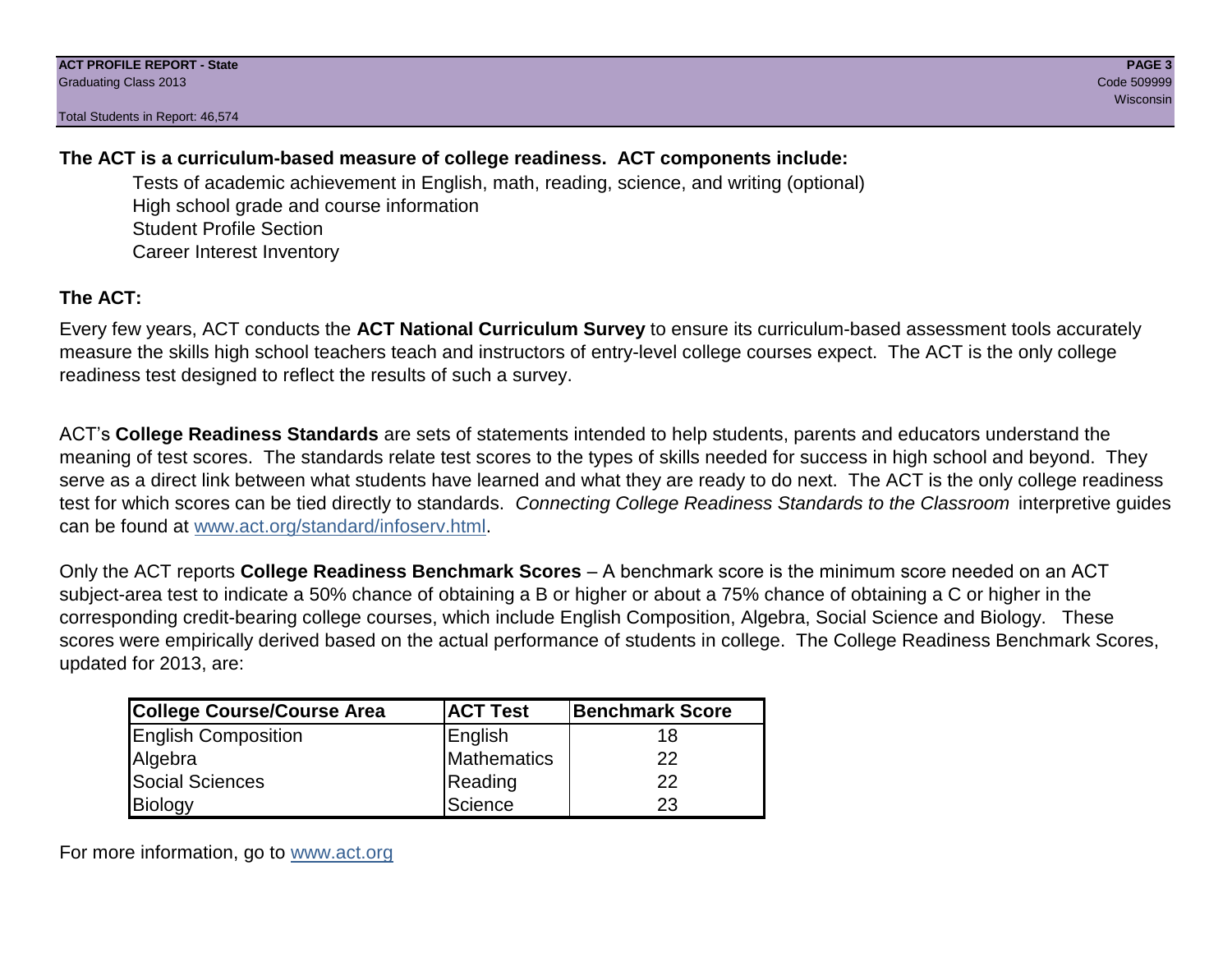#### **How to Improve Scores and Increase College Readiness**

33% of your students met all four ACT College Readiness Benchmark Scores (Table 1.1). To improve students' scores and increase the percentage of students identified as college ready, ACT suggests:

PROVIDING ACCESS FOR ALL STUDENTS TO TAKE THE ACT: 46,574 of your students are included in this report (the 'cohort'). Increasing access insures that more students have the opportunity to consider college and allows the reader to use this report to evaluate how well courses and instructional programs are preparing students for college and work.

MAKING CORE CURRICULUM A PRIORITY: Emphasize the need for all students to develop college and work ready skills, regardless of postsecondary aspirations. 74% of the students in the cohort reported taking courses that would be considered 'Core or More' (Table 1.4).

MAKING SURE STUDENTS ARE TAKING THE RIGHT KINDS OF COURSES: Table 3.2 reports 4% of the cohort took less than three years of math courses. Of these students, 12% were college ready. 12% of the cohort reported taking a course sequence of Algebra I, Algebra II, and Geometry. 18% of these students were college ready. In comparison, 63% of the students who took 3 or more years of math beyond Algebra I, Algebra II, and Geometry were college ready. Getting more students ready for Algebra prior to 9th grade will increase the chances that students will be prepared for and take advanced-level math courses.

Similarly, Table 3.2 reports 9% of the cohort took less than three years of natural science courses. 25% of these students were college ready. In comparison, 51% of students who took at least three years of science coursework were college ready.

EVALUATING RIGOR OF COURSES: Table 2.6 reports the percentage of students falling in each of the ACT College Readiness Standards score ranges. For example, approximately 37% of the cohort fall into the lowest three Mathematics score ranges. To increase these students' achievement, identify the standards they should focus on next by accessing ACT's College Readiness Standards at www.act.org/standard.

PLAN GUIDANCE ACTIVITIES BASED ON STUDENTS' CAREER AND COLLEGE ASPIRATIONS: Data in Tables 4.1 and 4.2 enable the reader to determine if aspirations are consistent with academic performance and whether among students with similar aspirations, academic performance is consistent across racial/ethnic groups.

For more information on interpreting data in this report, or to learn how ACT can help your students improve their readiness for college and the workplace, contact ACT Customer Service at 319-337-1309 or customerservices@act.org.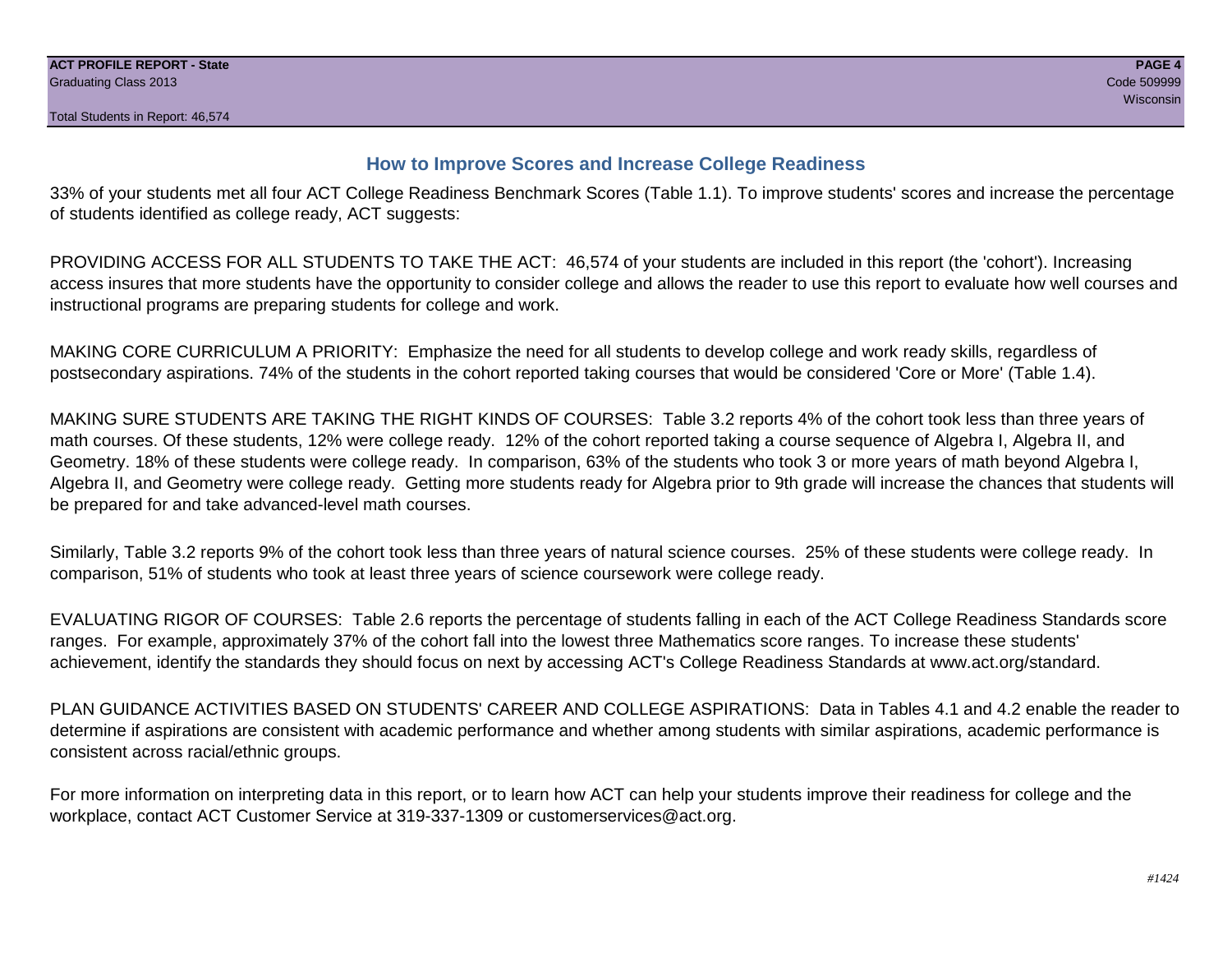**ACT PROFILE REPORT - State: SECTION I, EXECUTIVE SUMMARY PAGE 5** Graduating Class 2013 Code 509999

Total Students in Report: 46,574

wisconsin and the contract of the contract of the contract of the contract of the contract of the consintent of the

## Section I Executive Summary

Beginning with the Graduating Class of 2013, all students whose scores are college reportable, both standard and extended time tests, are now included. Also beginning with the 2013 Graduating Class data, College Readiness Benchmarks for Reading and Science were updated to reflect the most recent college coursework research.

> To find the results of only standard time or extended time test takers, refer to Tables 1.7 and 1.8 on page 10.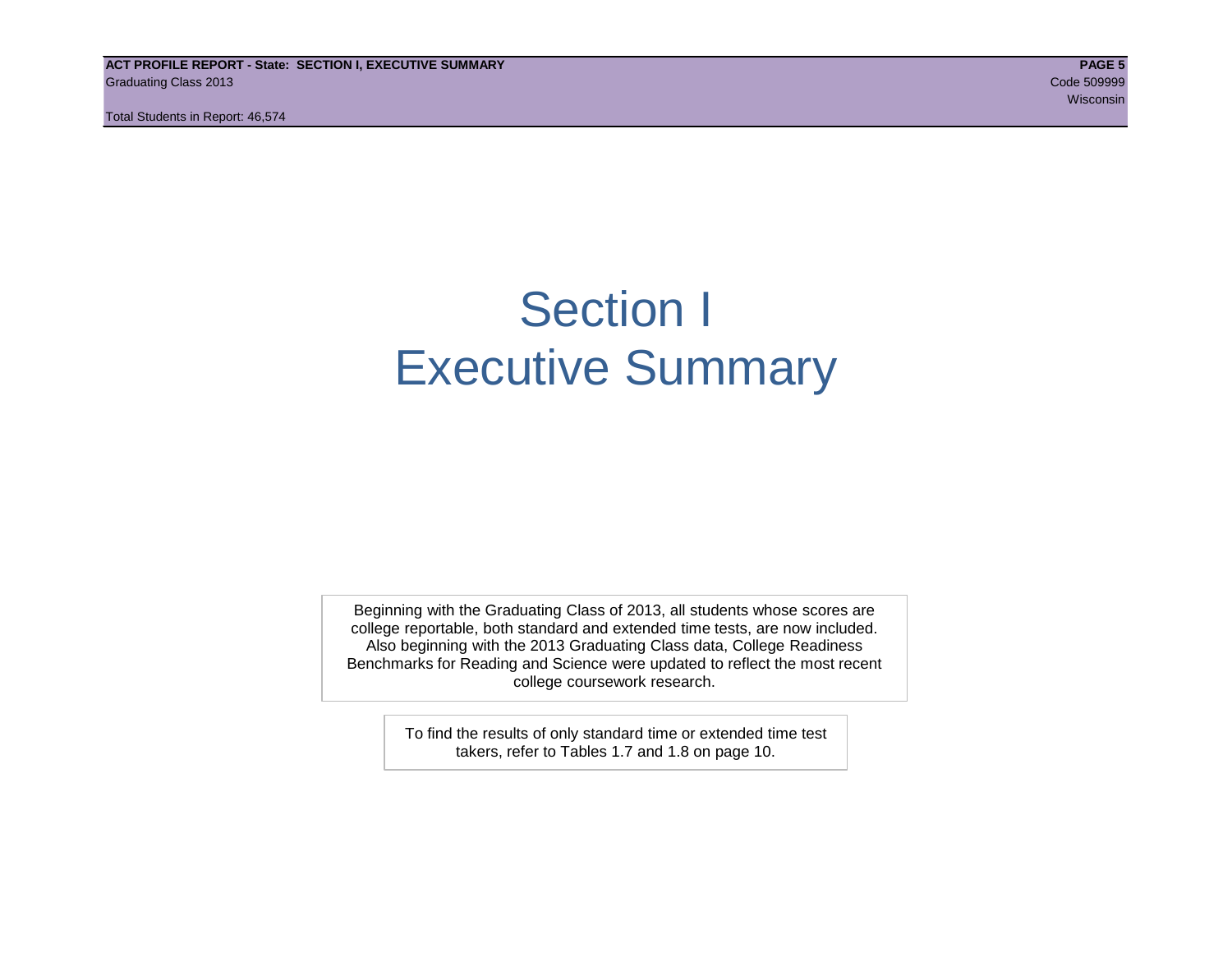#### **ACT PROFILE REPORT - State: SECTION I, EXECUTIVE SUMMARY PAGE 6** Graduating Class 2013 Code 509999

Total Students in Report: 46,574





**A benchmark score is the minimum score needed on an ACT subject-area test to indicate a 50% chance of obtaining a B or higher or about a 75% chance of obtaining a C or higher in the corresponding credit-bearing college course.**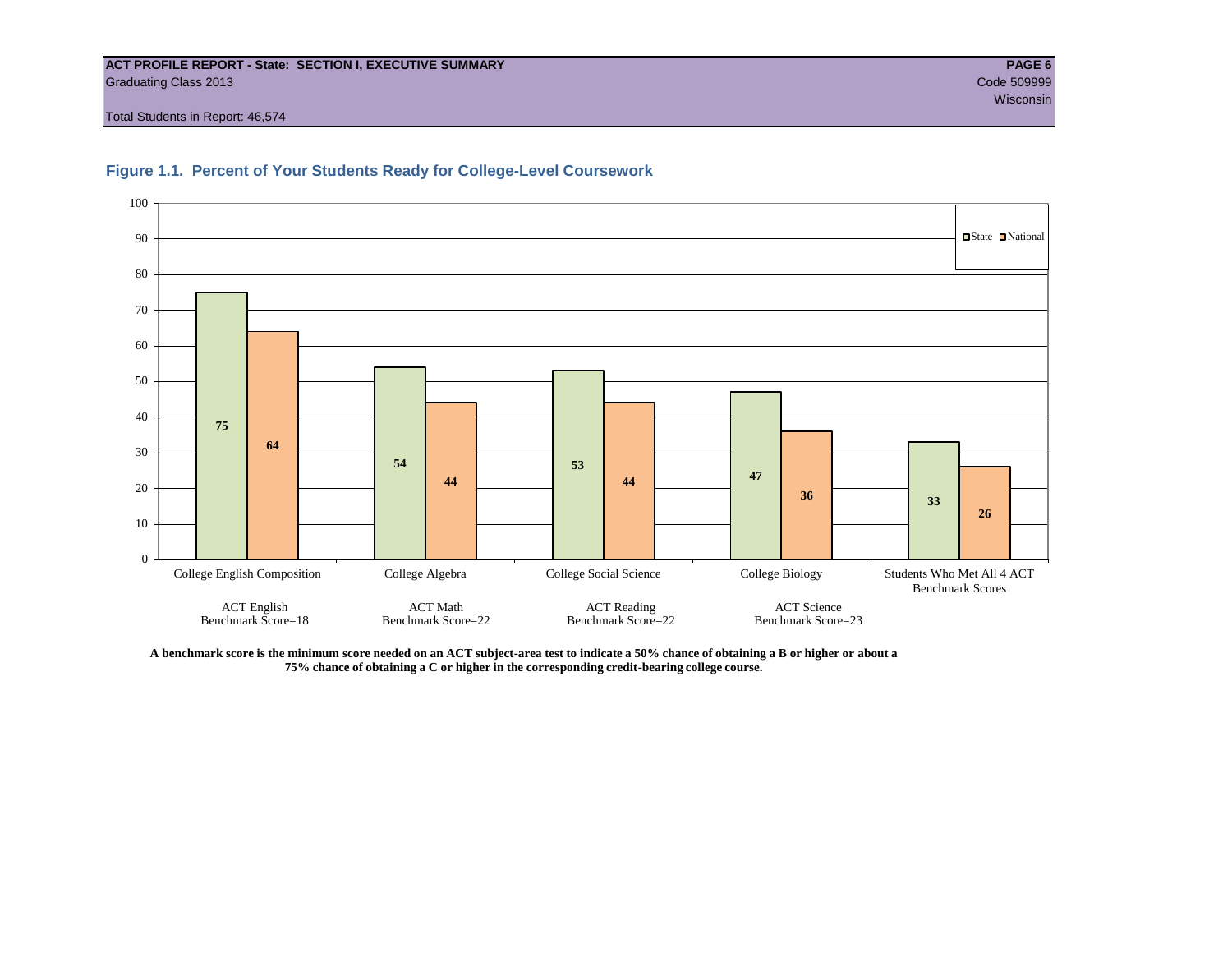#### **ACT PROFILE REPORT - State: SECTION I, EXECUTIVE SUMMARY PAGE 7** Graduating Class 2013 Code 509999

Total Students in Report: 46,574

|      |              | <b>Number of Students</b><br><b>Percent Who Met Benchmarks</b> |                |          |                    |          |                |          |                |          |                     |          |
|------|--------------|----------------------------------------------------------------|----------------|----------|--------------------|----------|----------------|----------|----------------|----------|---------------------|----------|
|      |              | <b>Tested</b>                                                  | <b>English</b> |          | <b>Mathematics</b> |          | <b>Reading</b> |          | <b>Science</b> |          | <b>Met All Four</b> |          |
| Year | <b>State</b> | <b>National</b>                                                | <b>State</b>   | National | State              | National | <b>State</b>   | National | <b>State</b>   | National | <b>State</b>        | National |
| 2009 | 46,658       | ,480,469                                                       | 77             | 67       | 53                 | 42       | 62             | 53       | 37             | 28       | 30                  | 23       |
| 2010 | 47.755       | .568.835                                                       | 75             | 66       | 53                 | 43       | 60             | 52       | 38             | 29       | 31                  | 24       |
| 2011 | 47,693       | 623,112                                                        | 75             | 66       | 54                 | 45       | 60             | 52       | 39             | 30       | 32                  | 25       |
| 2012 | 47,588       | .666,017                                                       | 75             | 67       | 54                 | 46       | 59             | 52       | 38             | 31       | 31                  | 25       |
| 2013 | 46,574       | 1,799,243                                                      | 75             | 64       | 54                 | 44       | 53             | 44       | 47             | 36       | 33                  | 26       |

#### **Table 1.1. Five Year Trends—Percent of Students Who Met College Readiness Benchmarks**

#### **Table 1.2. Five Year Trends—Average ACT Scores**

|      |              | <b>Number of Students</b> |                |          |                    | <b>Average ACT Scores</b> |                |          |                |          |                  |          |  |  |
|------|--------------|---------------------------|----------------|----------|--------------------|---------------------------|----------------|----------|----------------|----------|------------------|----------|--|--|
|      |              | Tested                    | <b>English</b> |          | <b>Mathematics</b> |                           | <b>Reading</b> |          | <b>Science</b> |          | <b>Composite</b> |          |  |  |
| Year | <b>State</b> | <b>National</b>           | <b>State</b>   | National | <b>State</b>       | National                  | <b>State</b>   | National | <b>State</b>   | National | <b>State</b>     | National |  |  |
| 2009 | 46.658       | .480.469                  | 21.7           | 20.6     | 22.2               | 21.0                      | 22.6           | 21.4     | 22.3           | 20.9     | 22.3             | 21.1     |  |  |
| 2010 | 47.755       | .568.835                  | 21.5           | 20.5     | 22.0               | 21.0                      | 22.3           | 21.3     | 22.2           | 20.9     | 22.1             | 21.0     |  |  |
| 2011 | 47,693       | .623,112                  | 21.6           | 20.6     | 22.1               | 21.1                      | 22.2           | 21.3     | 22.3           | 20.9     | 22.2             | 21.1     |  |  |
| 2012 | 47,588       | .666,017                  | 21.5           | 20.5     | 22.0               | 21.1                      | 22.7           | 21.3     | 22.1           | 20.9     | 22.1             | 21.1     |  |  |
| 2013 | 46,574       | 1,799,243                 | 21.5           | 20.2     | 22.0               | 20.9                      | 22.3           | 21.1     | 22.2           | 20.7     | 22.1             | 20.9     |  |  |

#### **Table 1.3. Five Year Trends—Average ACT Scores Nationwide**

|      | <b>Number of Students</b> |                | <b>Average ACT Scores</b> |         |                |                  |  |  |  |  |  |
|------|---------------------------|----------------|---------------------------|---------|----------------|------------------|--|--|--|--|--|
| Year | Tested                    | <b>English</b> | <b>Mathematics</b>        | Reading | <b>Science</b> | <b>Composite</b> |  |  |  |  |  |
| 2009 | ,480,469                  | 20.6           | 21.0                      | 21.4    | 20.9           | 21.1             |  |  |  |  |  |
| 2010 | ,568,835                  | 20.5           | 21.0                      | 21.3    | 20.9           | 21.0             |  |  |  |  |  |
| 2011 | ,623,112                  | 20.6           | 21.1                      | 21.3    | 20.9           | 21.1             |  |  |  |  |  |
| 2012 | ,666,017                  | 20.5           | 21.1                      | 21.3    | 20.9           | 21.1             |  |  |  |  |  |
| 2013 | ,799,243                  | 20.2           | 20.9                      | 21.1    | 20.7           | 20.9             |  |  |  |  |  |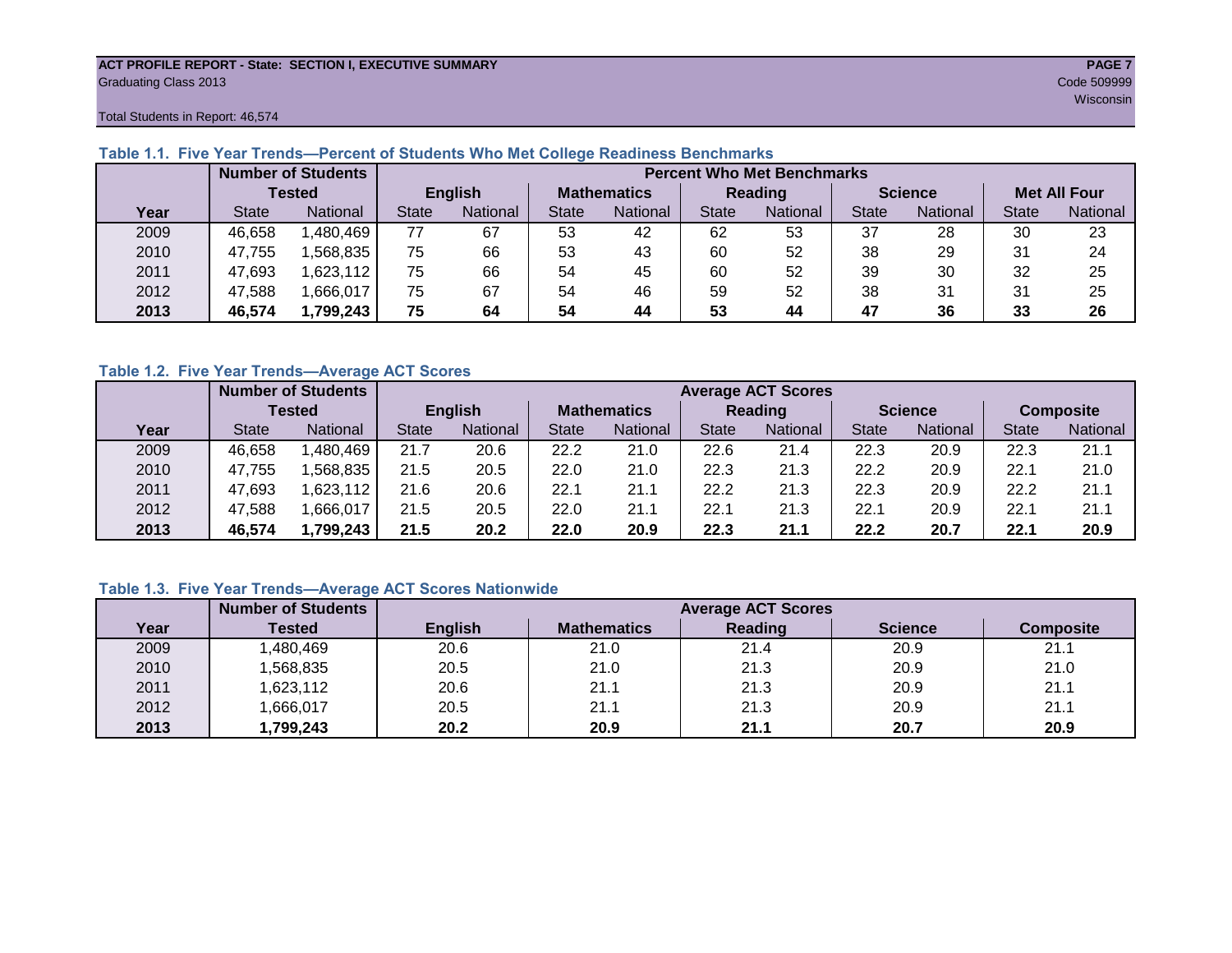#### **ACT PROFILE REPORT - State: SECTION I, EXECUTIVE SUMMARY PAGE 8** Graduating Class 2013 Code 509999

#### Total Students in Report: 46,574

|      |         |                                     |      |                      |                |           |                    |           |                | <b>Average ACT Scores</b> |                |           |                  |           |
|------|---------|-------------------------------------|------|----------------------|----------------|-----------|--------------------|-----------|----------------|---------------------------|----------------|-----------|------------------|-----------|
|      |         | <b>Number of Students</b><br>Tested |      | Percent <sup>2</sup> | <b>English</b> |           | <b>Mathematics</b> |           | <b>Reading</b> |                           | <b>Science</b> |           | <b>Composite</b> |           |
|      |         |                                     | Core | Less                 |                |           |                    |           |                |                           |                |           |                  |           |
|      | Core or | Less than                           | or   | than                 | Core or        | Less than | Core or            | Less than | Core or        | Less than                 | Core or        | Less than | Core or          | Less than |
| Year | More    | Core                                | More | Core                 | More           | Core      | More               | Core      | More           | Core                      | More           | Core      | More             | Core      |
| 2009 | 33,991  | 11.745                              | 73   | 25                   | 22.4           | 20.1      | 22.9               | 20.6      | 23.3           | 21.2                      | 22.9           | 21.1      | 23.0             | 20.9      |
| 2010 | 34,921  | 11.909                              | 73   | 25                   | 22.4           | 19.6      | 22.8               | 20.2      | 23.1           | 20.6                      | 22.9           | 20.7      | 22.9             | 20.4      |
| 2011 | 35,312  | 11.504                              | 74   | 24                   | 22.4           | 19.8      | 22.8               | 20.3      | 22.9           | 20.7                      | 22.9           | 20.8      | 22.9             | 20.5      |
| 2012 | 35,848  | 10.871                              | 75   | 23                   | 22.3           | 19.7      | 22.6               | 20.3      | 22.8           | 20.6                      | 22.7           | 20.7      | 22.7             | 20.4      |
| 2013 | 34.523  | 10.523                              | 74   | 23                   | 22.3           | 19.7      | 22.7               | 20.3      | 23.0           | 20.7                      | 22.9           | 20.8      | 22.8             | 20.5      |

#### **Table 1.4. Five Year Trends—Average ACT Scores by Level of Preparation**

<sup>1</sup>"Core or More" results correspond to students taking four or more years of English AND three or more years each of math, social studies, and natural science.

 $2$ Percent of all students tested. Numbers will not add up to 100% due to student non-response.

#### **Table 1.5. Five Year Trends—Percent and Average Composite Score by Race/Ethnicity**

|                                        |        | 2009 |      |        | 2010          |      | 2011   |     | 2012 |        |     | 2013 |        |               |      |
|----------------------------------------|--------|------|------|--------|---------------|------|--------|-----|------|--------|-----|------|--------|---------------|------|
|                                        | N.     | $\%$ | Avg  | N      | $\frac{9}{6}$ | Avg  | N      | %   | Avg  | N      | %   | Ava  | N      | $\frac{9}{6}$ | Avg  |
| <b>All Students</b>                    | 46.658 | 100  | 22.3 | 47.755 | 100           | 22.1 | 47.693 | 100 | 22.2 | 47.588 | 100 | 22.1 | 46.574 | 100           | 22.1 |
| Black/African American                 | 2.548  |      | 16.8 | 3,351  |               | 16.0 | 3,528  |     | 16.2 | 3,341  |     | 16.0 | 3,239  |               | 16.2 |
| American Indian/Alaska Native          | 350    |      | 20.7 | 331    |               | 20.2 | 311    |     | 20.1 | 263    |     | 19.7 | 250    |               | 19.8 |
| White                                  | 37.801 | 81   | 22.9 | 37.765 | 79            | 23.0 | 37,011 | 78  | 23.1 | 36.261 | 76  | 23.0 | 34.814 | 75            | 23.1 |
| Hispanic/Latino                        | .412   |      | 19.7 | .892   | 4             | 18.7 | 2.397  | 5   | 19.2 | 2.930  | 6   | 19.1 | 3,091  |               | 19.2 |
| Asian                                  | .681   |      | 20.3 | .734.  | 4             | 20.3 | .866   | 4   | 20.6 | .824   | 4   | 20.2 | 1,774  | 4             | 20.6 |
| Native Hawaiian/Other Pacific Islander |        |      |      |        | 0             |      | 15     | 0   | 20.1 | 37     |     | 22.3 | 46     | 0             | 21.1 |
| Two or more races                      | 751    |      | 21.8 | 907    | $\sqrt{2}$    | 20.9 | 970    | ⌒   | 20.9 | ,285   | 3   | 21.3 | .302,  |               | 21.6 |
| Prefer not to respond/No response      | 2.115  |      | 22.9 | 1.775  | 4             | 21.3 | .595   | 3   | 21.8 | .647   | 3   | 22.4 | 2,058  |               | 22.1 |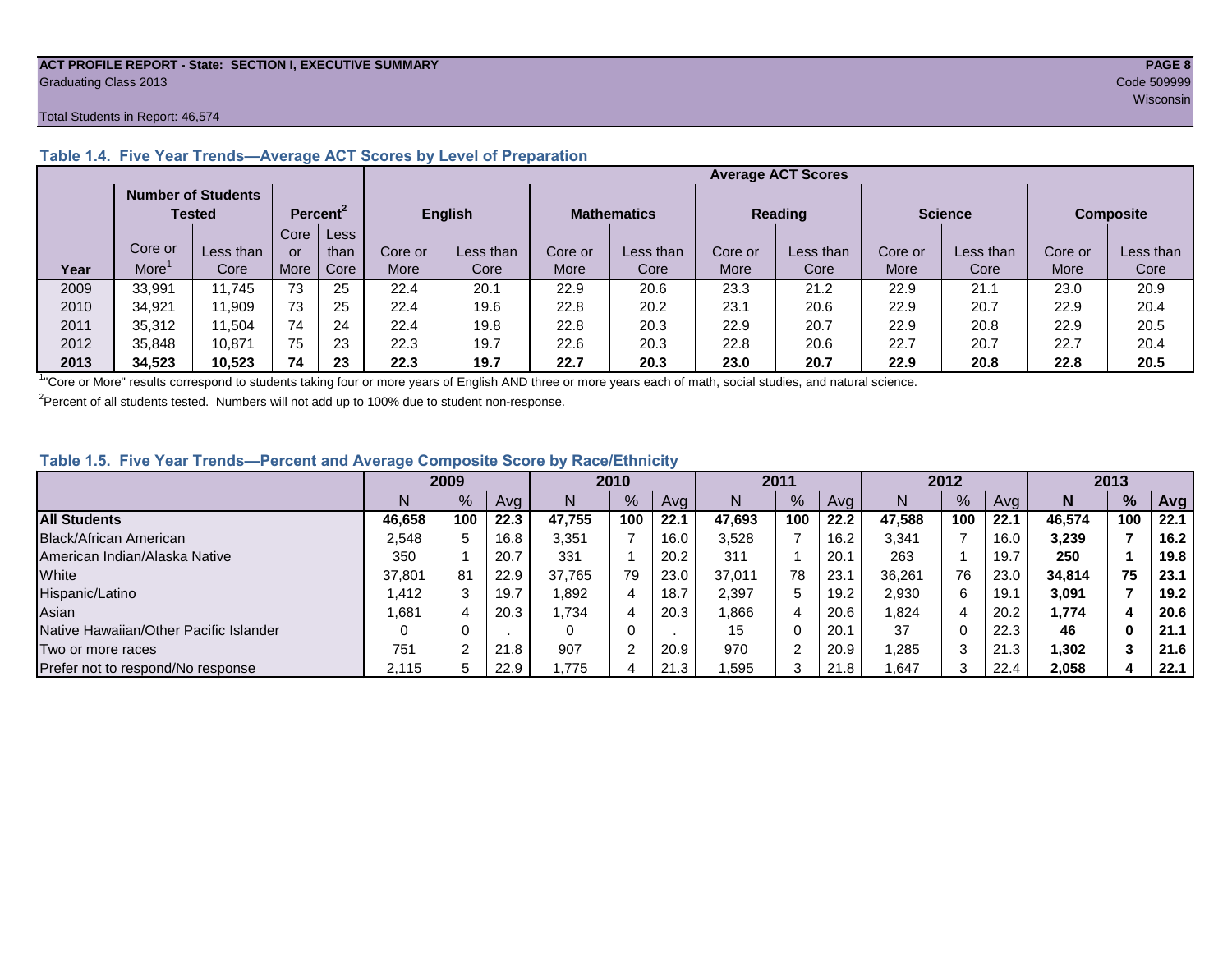#### **ACT PROFILE REPORT - State: SECTION I, EXECUTIVE SUMMARY PAGE 9** Code 509999 Craduating Class 2013

wisconsin<sup>n</sup> with the state of the state of the state of the state of the state of the state of the state of the state of the state of the state of the state of the state of the state of the state of the state of the state

Total Students in Report: 46,574

#### **Table 1.6. Percent of Students in College Readiness Standards Score Ranges**

| <b>CRS</b>       | <b>English</b>      | <b>Mathematics</b>                    | <b>Reading</b>      | <b>Science</b>       |
|------------------|---------------------|---------------------------------------|---------------------|----------------------|
| Range            | (Benchmark = $18$ ) | (Benchmark = $22$ )                   | (Benchmark = $22$ ) | (Benchmark = $23$ )  |
|                  | 100%                | 100%                                  | 100%                | 100%                 |
| $1 - 12$         | 50%<br>13%<br>7%    | 50%<br>$1\%$<br>$1\%$                 | 50%<br>$8\%$<br>4%  | 50%<br>$7\%$<br>$3%$ |
|                  | $0\%$               | $0\%$                                 | $0\%$               | $0\%$                |
|                  | 100%                | 100%                                  | 100%                | 100%                 |
| $13 - 15$        | 50%<br>13%<br>10%   | 50%<br>14%<br>$9\%$                   | 50%<br>13%<br>$9\%$ | 50%<br>10%<br>5%     |
|                  | $0\%$               | $0\%$                                 | $0\%$               | $0\%$                |
|                  | 100%                | 100%                                  | 100%                | 100%                 |
| $16 - 19$        | 50%<br>18%<br>18%   | 33%<br>27%<br>50%                     | 50%<br>21%<br>20%   | 50%<br>23%<br>18%    |
|                  | $0\%$               | $0\%$                                 | $0\%$               | $0\%$                |
|                  | 100%                | 100%                                  | 100%                | 100%                 |
| $20 - 23$        | 30%<br>50%<br>25%   | 50%<br>22%<br>19%                     | 28%<br>50%<br>24%   | 34%<br>30%<br>50%    |
|                  | $0\%$               | $0\%$                                 | $0\%$               | $0\%$                |
|                  | 100%                | 100%                                  | 100%                | 100%                 |
| 24-27            | 50%<br>20%<br>16%   | 28%<br>50%<br>21%                     | 50%<br>18%<br>15%   | 27%<br>50%<br>20%    |
|                  | 0%                  | $0\%$                                 | $0\%$               | 0%                   |
| 28-32            | 100%                | 100%                                  | 100%                | 100%                 |
|                  | 50%<br>11%<br>10%   | 50%<br>11%<br>$9\%$                   | 50%<br>16%<br>13%   | 50%<br>10%<br>$8\%$  |
|                  | $0\%$               | $0\%$                                 | $0\%$               | $0\%$                |
|                  | 100%                | 100%                                  | 100%                | 100%                 |
| 33-36            | 50%                 | 50%                                   | 50%                 | 50%                  |
|                  | 5%<br>5%<br>$0\%$   | $3\%$<br>3%<br>$0\%$                  | 5%<br>5%<br>$0\%$   | 2%<br>2%<br>$0\%$    |
|                  | 100%<br>75%         | 100%                                  | 100%                | 100%                 |
| % At or Above    | 64%                 | 54%<br>44%                            | 53%<br>44%          | 47%                  |
| <b>Benchmark</b> | 50%                 | 50%                                   | 50%                 | 36%<br>50%           |
|                  | $0\%$               | $0\%$                                 | $0\%$               | $0\%$                |
|                  |                     | $=$ State<br><b>Contract Contract</b> | $=$ National        |                      |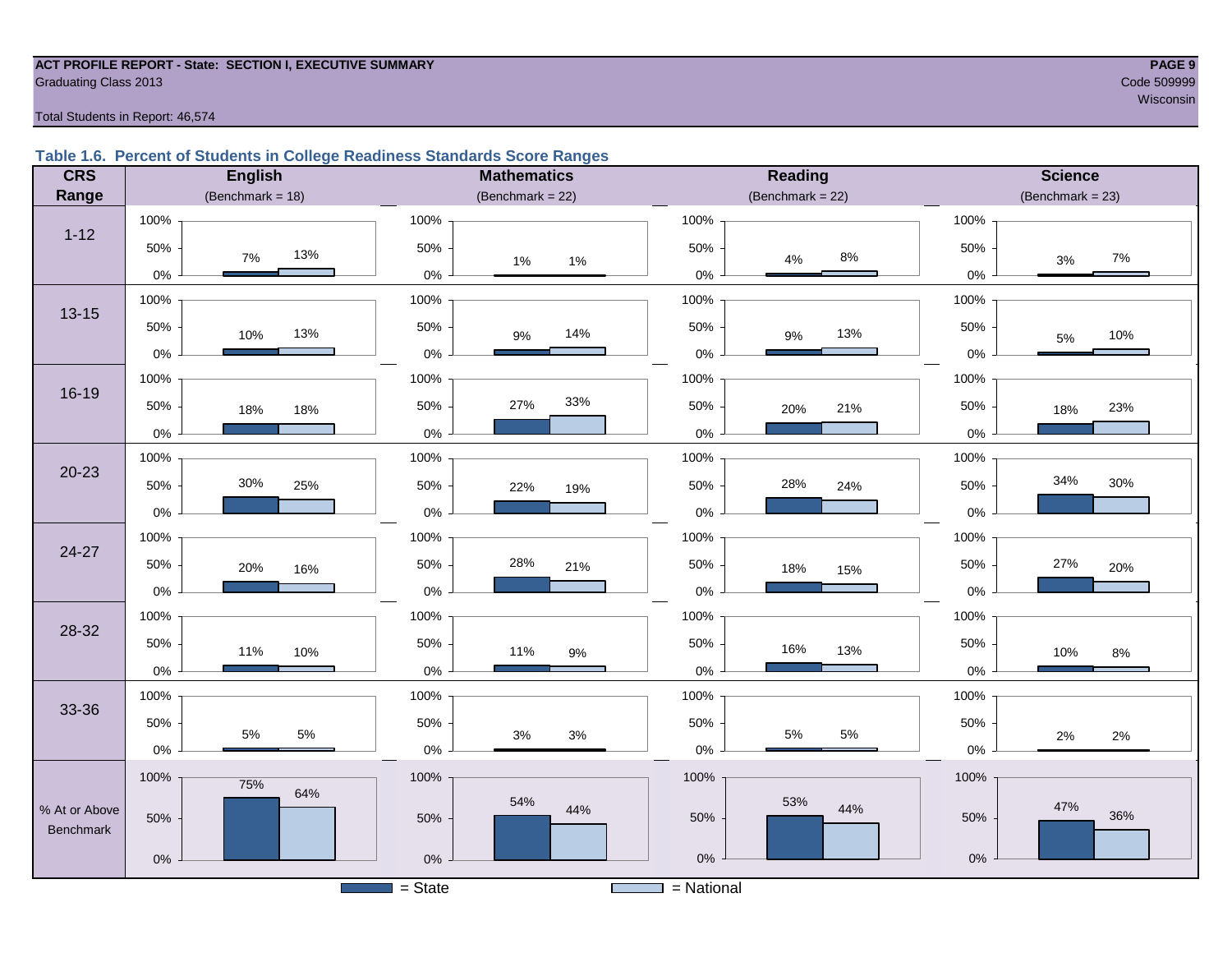#### **ACT PROFILE REPORT- State: SECTION II, ACADEMIC ACHIEVEMENT PAGE 10** Graduating Class 2013 Code 509999

Total Students in Report: 46,574

| <b>Student Group</b> | <b>Test Session</b>  |           |         | <b>Average ACT Scores</b> |             |         |         |           |  |  |  |
|----------------------|----------------------|-----------|---------|---------------------------|-------------|---------|---------|-----------|--|--|--|
|                      | <b>Duration</b>      | N         | Percent | English                   | Mathematics | Reading | Science | Composite |  |  |  |
|                      | <b>Standard Time</b> | 45,382    | 97      | 21.6                      | 22.1        | 22.3    | 22.3    | 22.2      |  |  |  |
| <b>State</b>         | <b>Extended Time</b> | 1,192     | 3       | 16.9                      | 18.4        | 19.6    | 19.4    | 18.7      |  |  |  |
|                      | Total                | 46,574    | 100     | 21.5                      | 22.0        | 22.3    | 22.2    | 22.1      |  |  |  |
|                      | <b>Standard Time</b> | 1,727,041 | 96      | 20.4                      | 21.0        | 21.3    | 20.9    | 21.0      |  |  |  |
| <b>National</b>      | <b>Extended Time</b> | 72,202    | 4       | 15.9                      | 17.7        | 18.1    | 17.9    | 17.5      |  |  |  |
|                      | Total                | ,799,243  | 100     | 20.2                      | 20.9        | 21.1    | 20.7    | 20.9      |  |  |  |

#### **Table 1.7. Average ACT College Reportable Scores by Test Session Duration**

#### **Table 1.8. Percent of Students Who Met College Readiness Benchmark Scores by Test Session Duration**

| <b>Student Group</b> | <b>Test Session</b>  |         | Met                |         |         |          |
|----------------------|----------------------|---------|--------------------|---------|---------|----------|
|                      | <b>Duration</b>      | English | <b>Mathematics</b> | Reading | Science | All Four |
|                      | Standard Time        | 76      | 55                 | 53      | 48      | 34       |
| <b>State</b>         | <b>Extended Time</b> | 43      | 25                 | 37      | 26      | 15       |
|                      | Total                | 75      | 54                 | 53      | 47      | 33       |
|                      | <b>Standard Time</b> | 65      | 45                 | 45      | 37      | 27       |
| <b>National</b>      | <b>Extended Time</b> | 35      | 20                 | 28      | 20      | 13       |
|                      | Total                | 64      | 44                 | 44      | 36      | 26       |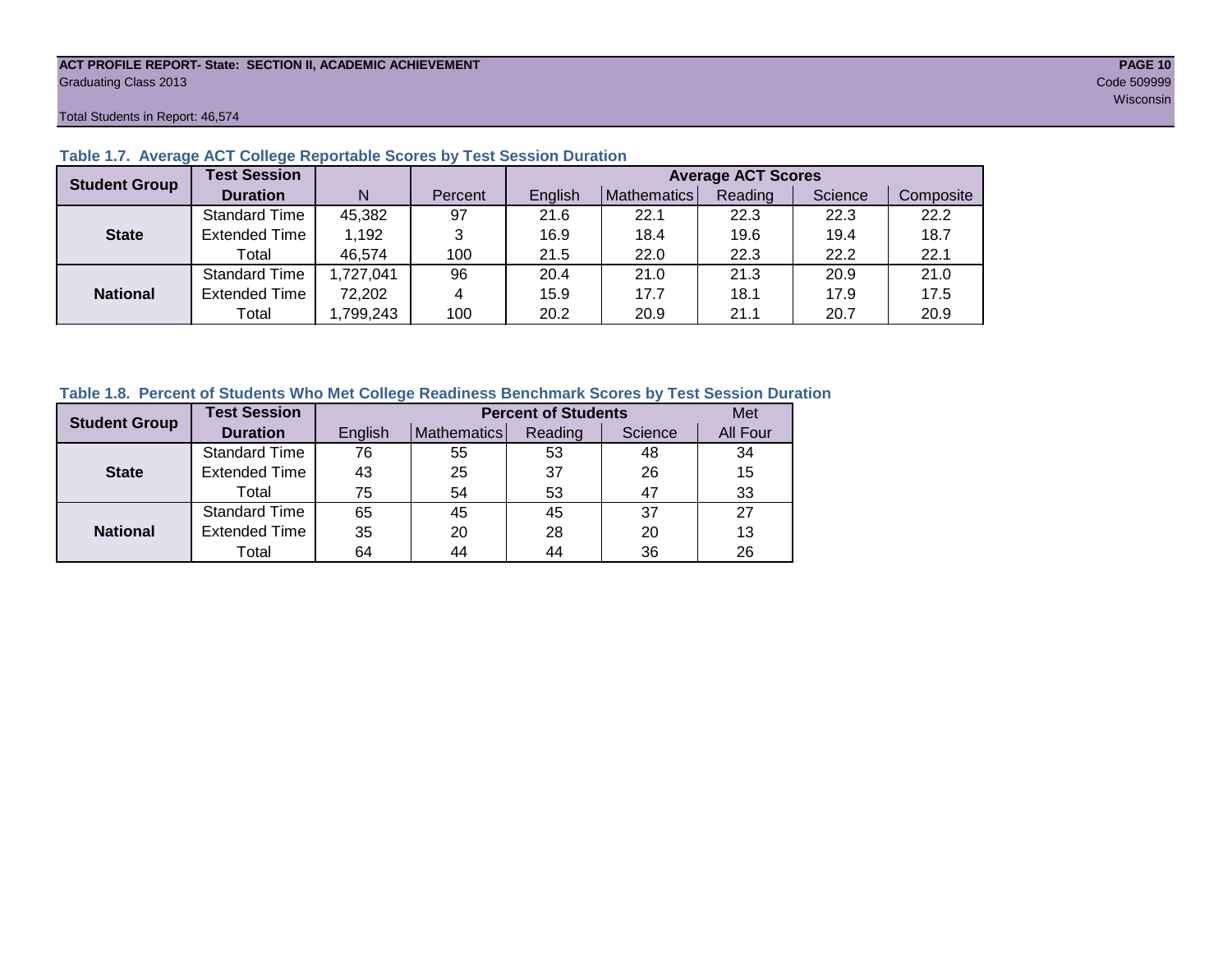## Section II Academic Achievement

Beginning with the Graduating Class of 2013, all students whose scores are college reportable, both standard and extended time tests, are now included. Also beginning with the 2013 Graduating Class data, College Readiness Benchmarks for Reading and Science were updated to reflect the most recent college coursework research.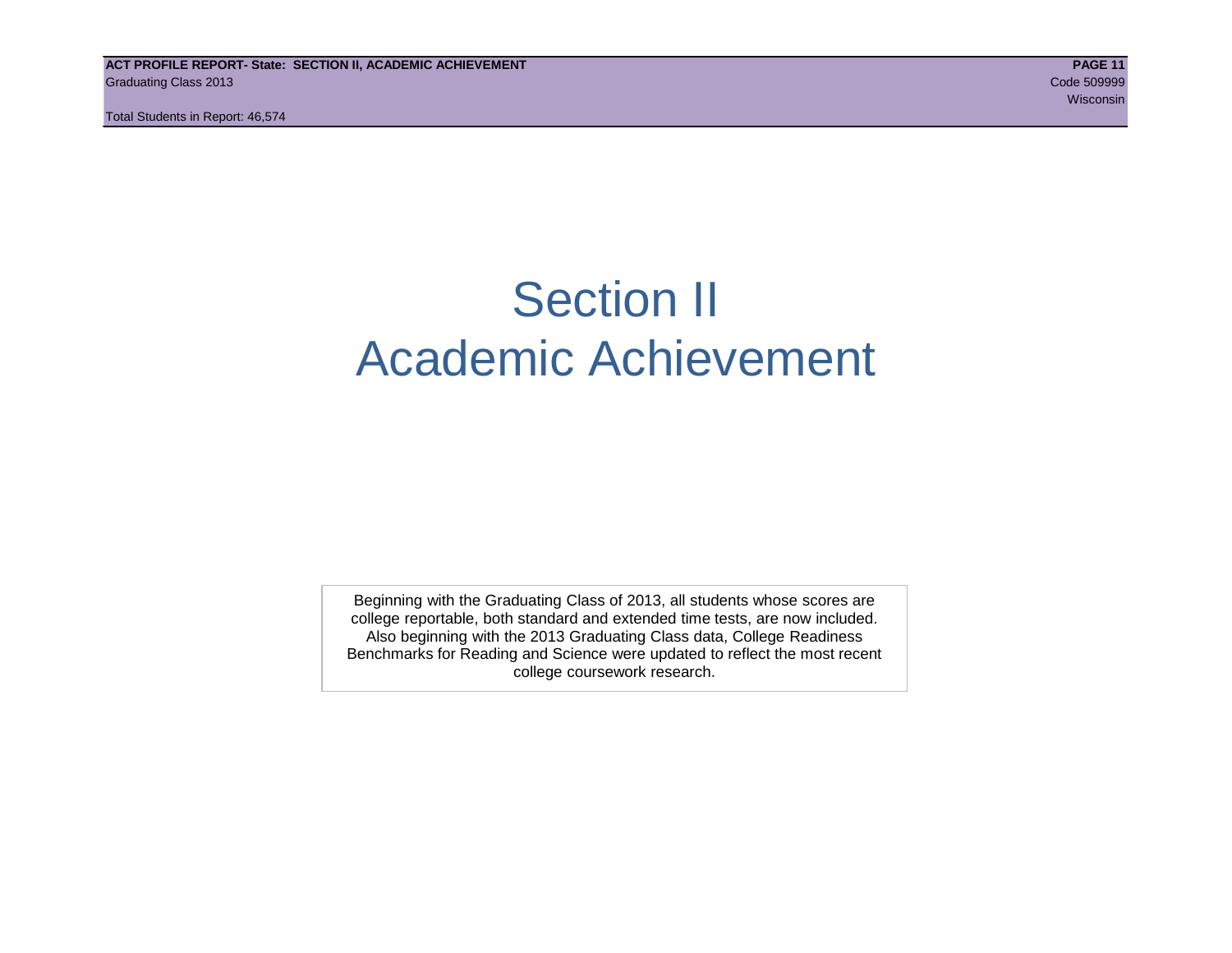### **ACT PROFILE REPORT- State: SECTION II, ACADEMIC ACHIEVEMENT PAGE 12** Graduating Class 2013 Code 509999

Total Students in Report: 46,574

|  | Table 2.1. ACT Score Distributions, Cumulative Percentages (CP <sup>1</sup> ), and Score Averages |  |  |  |
|--|---------------------------------------------------------------------------------------------------|--|--|--|
|  |                                                                                                   |  |  |  |

| <b>ACT Scale</b> |                | <b>English</b>   |                  | <b>Mathematics</b> |                  | Reading        |                | <b>Science</b> |                 | <b>Composite</b> | <b>ACT Scale</b> |
|------------------|----------------|------------------|------------------|--------------------|------------------|----------------|----------------|----------------|-----------------|------------------|------------------|
| <b>Score</b>     | N              | <b>CP</b>        | N                | CP                 | N                | CP             | N              | CP             | N               | CP               | <b>Score</b>     |
| 36               | 173            | 100              | $\overline{152}$ | 100                | 444              | 100            | 206            | 100            | $\overline{27}$ | 100              | $\overline{36}$  |
| 35               | 458            | 100              | 202              | 100                | 118              | 99             | 326            | 100            | 131             | 100              | 35               |
| 34               | 758            | 99               | 474              | 99                 | 867              | 99             | 265            | 99             | 292             | 100              | 34               |
| 33               | 812            | 97               | 373              | 98                 | 994              | 97             | 293            | 98             | 433             | 99               | 33               |
| 32               | 615            | 95               | 589              | 97                 | 1,167            | 95             | 582            | 98             | 639             | 98               | 32               |
| 31               | 868            | 94               | 564              | $96\,$             | 1,667            | 92             | 755            | 96             | 843             | 97               | 31               |
| 30               | 987            | 92               | 892              | 95                 | 1,417            | 89             | 979            | 95             | 1,154           | 95               | 30               |
| 29               | 1,192          | 90               | 1,144            | 93                 | 1,450            | 86             | 1,132          | 93             | 1,342           | 92               | 29               |
| 28               | 1,299          | 87               | 1,827            | 91                 | 1,611            | 83             | 1,339          | 90             | 1,812           | 90               | 28               |
| 27               | 1,579          | 85               | 2,622            | 87                 | 1,760            | 79             | 1,764          | 87             | 2,212           | 86               | 27               |
| 26               | 2,107          | 81               | 3,059            | 81                 | 1,814            | 75             | 2,361          | 84             | 2,593           | 81               | 26               |
| 25               | 2,456          | 77               | 3,698            | $74\,$             | 1,988            | 71             | 4,152          | 79             | 3,022           | 75               | 25               |
| 24               | 3,334          | 71               | 3,761            | 67                 | 2,969            | 67             | 4,503          | $70\,$         | 3,432           | 69               | 24               |
| 23               | 3,339          | 64               | 3,280            | 58                 | 2,568            | 61             | 3,398          | 60             | 3,650           | 61               | 23               |
| 22               | 2,880          | 57               | 2,623            | 51                 | 3,716            | 55             | 4,177          | 53             | 3,819           | 54               | 22               |
| 21               | 3,937          | 51               | 2,462            | 46                 | 3,151            | 47             | 4,615          | 44             | 3,628           | 45               | 21               |
| 20               | 3,597          | 42               | 1,679            | 40                 | 3,570            | 41             | 3,426          | 34             | 3,387           | 38               | 20               |
| 19               | 2,425          | 35               | 2,558            | 37                 | 2,373            | 33             | 3,052          | 26             | 3,040           | $30\,$           | 19               |
| 18               | 1,968          | 30               | 2,723            | 31                 | 2,765            | 28             | 2,251          | $20\,$         | 2,647           | 24               | 18               |
| 17               | 1,789          | 25               | 3,684            | 26                 | 2,017            | 22             | 1,566          | 15             | 2,323           | 18               | $17$             |
| 16               | 2,121          | 21               | 3,833            | 18                 | 2,029            | 17             | 1,591          | 12             | 1,791           | 13               | 16               |
| 15               | 2,092          | 17               | 2,552            | $\boldsymbol{9}$   | 1,780            | 13             | 1,048          | 8              | 1,440           | 9                | 15               |
| 14               | 1,376          | 12               | 1,140            | $\overline{4}$     | 1,198            | 9              | 824            | 6              | 1,118           | 6                | 14               |
| 13               | 1,052          | $\boldsymbol{9}$ | 415              | $\mathbf{1}$       | 1,180            | $\overline{7}$ | 630            | 4              | 880             | $\overline{4}$   | 13               |
| 12               | 803            | $\overline{7}$   | 188              | $\mathbf 1$        | 934              | 4              | 516            | 3              | 578             | 2                | 12               |
| 11               | 885            | 5                | 42               |                    | 475              | $\overline{2}$ | 486            | $\overline{2}$ | 247             | $\mathbf{1}$     | 11               |
| 10               | 720            | 4                | 22               |                    | 342              |                | 174            |                | 57              |                  | 10               |
| 9                | 398            | $\overline{2}$   | 11               |                    | 89               |                | 101            |                | 21              |                  | 9                |
| 8                | 334            |                  | 4                |                    | 55               |                | 28             |                | 10              |                  | 8                |
| $\overline{7}$   | 127            |                  | $\Omega$         |                    | 30               |                | 18             |                | 6               |                  | $\overline{7}$   |
| 6                | 47             |                  | 1                |                    | $20\,$           |                | 10             |                | 0               |                  | 6                |
| 5                | 31             |                  | $\mathbf 0$      |                    | $\mathbf 2$      |                | $\overline{2}$ |                | 0               |                  | 5                |
| 4                | $\overline{7}$ |                  | 0                |                    | $\boldsymbol{9}$ |                | 4              |                | 0               |                  |                  |
| 3                | 6              |                  | 0                |                    | 3                |                | $\mathbf 0$    |                | 0               |                  | 3                |
| $\overline{2}$   | $\overline{c}$ |                  | 0                |                    | $\mathbf 0$      |                | 0              |                | $\Omega$        |                  | $\overline{2}$   |
|                  | $\Omega$       | $\overline{1}$   | $\Omega$         | $\overline{1}$     | $\overline{2}$   |                | $\Omega$       | $\overline{1}$ | $\Omega$        |                  |                  |
| Avg (SD)         |                | 21.5(6.0)        |                  | 22.0(5.1)          |                  | 22.3(5.9)      |                | 22.2(4.8)      |                 | 22.1(4.9)        | Avg (SD)         |

<sup>1</sup>CP is the cumulative percent of students at or below a score point.

Note: Shaded portions of columns identify the students who met/exceeded the ACT College Readiness Benchmark Scores.

wisconsin and the contract of the contract of the contract of the contract of the contract of the contract of the contract of the contract of the contract of the contract of the contract of the contract of the contract of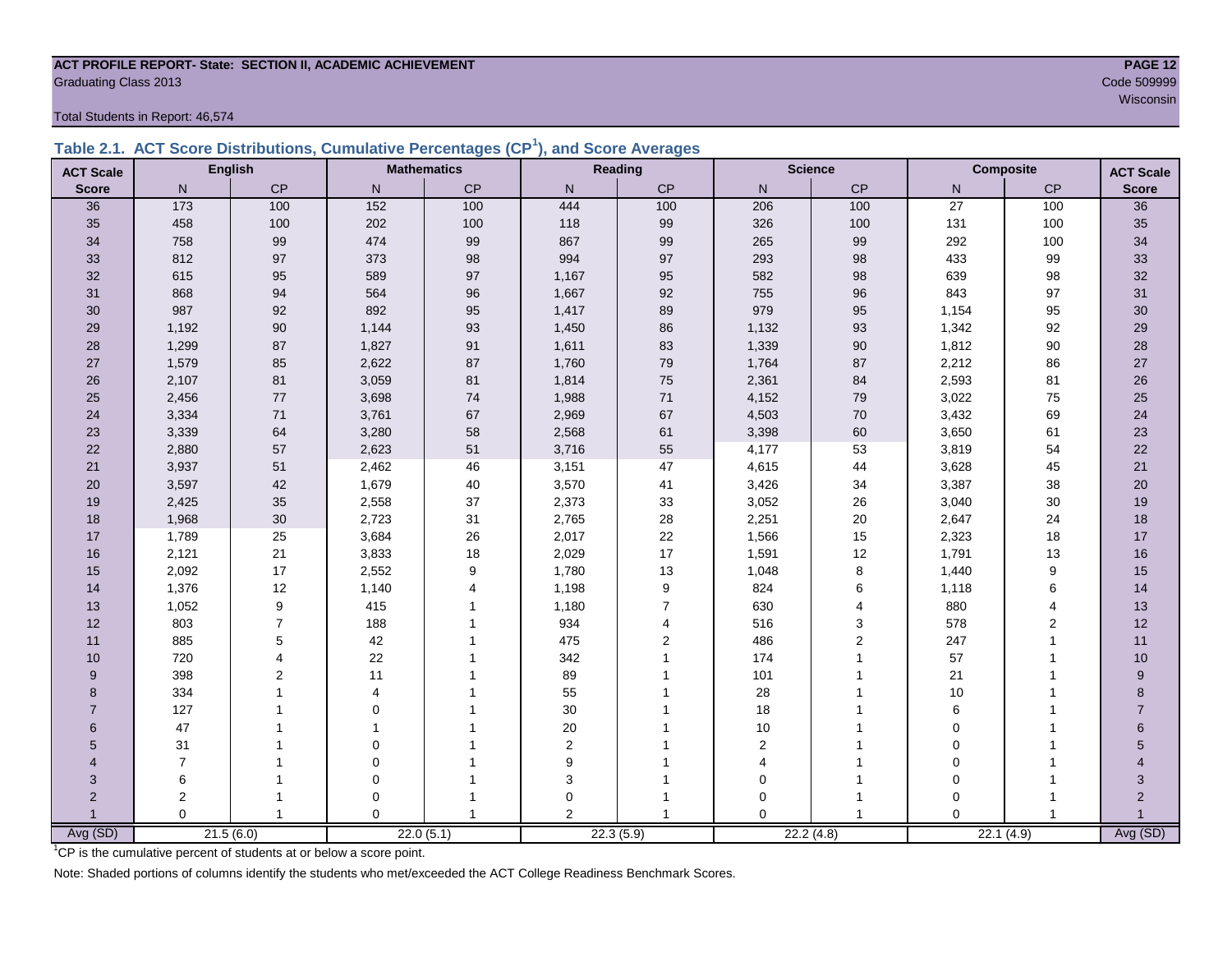## **ACT PROFILE REPORT- State: SECTION II, ACADEMIC ACHIEVEMENT PAGE 13** Graduating Class 2013 Code 509999

#### Total Students in Report: 46,574

|                  | <b>English</b>          |                |                          |                | <b>Reading</b>         |                |                        |           |                       |                |                            |                |                        |     |                  |
|------------------|-------------------------|----------------|--------------------------|----------------|------------------------|----------------|------------------------|-----------|-----------------------|----------------|----------------------------|----------------|------------------------|-----|------------------|
|                  |                         |                |                          |                | <b>Social Studies/</b> |                |                        |           | <b>Pre/Elementary</b> |                | <b>Algebra/ Coordinate</b> |                | <b>Plane Geometry/</b> |     |                  |
| <b>ACT Scale</b> | <b>Usage/ Mechanics</b> |                | <b>Rhetorical Skills</b> |                | <b>Sciences</b>        |                | <b>Arts/Literature</b> |           | Algebra               |                | <b>Geometry</b>            |                | <b>Trigonometry</b>    |     | <b>ACT Scale</b> |
| <b>Score</b>     | N.                      | CP             | N                        | CP             | N.                     | CP             | N.                     | <b>CP</b> | N.                    | CP             | N                          | <b>CP</b>      | N.                     | CP  | <b>Score</b>     |
| 18               | 1,586                   | 100            | 848                      | 100            | 1,501                  | 100            | 1,470                  | 100       | 2,106                 | 100            | 279                        | 100            | 469                    | 100 | 18               |
| 17               | 2,238                   | 97             | 297                      | 98             | 2,348                  | 97             | 2,174                  | 97        | 2,145                 | 95             | 583                        | 99             | 75                     | 99  | 17               |
| 16               | 1,999                   | 92             | 2,915                    | 98             | 2,709                  | 92             | 2,824                  | 92        | 2,477                 | 91             | 1,026                      | 98             | 2,095                  | 99  | 16               |
| 15               | 2,472                   | 87             | 3,022                    | 91             | 3,615                  | 86             | 3,385                  | 86        | 3,460                 | 86             | 2,918                      | 96             | 3,159                  | 94  | 15               |
| 14               | 2,722                   | 82             | 4,080                    | 85             | 3,327                  | 78             | 3,544                  | 79        | 3,512                 | 78             | 4,766                      | 90             | 4,477                  | 88  | 14               |
| 13               | 3,196                   | 76             | 4,739                    | 76             | 4,206                  | 71             | 3,887                  | 71        | 4,635                 | 71             | 5,771                      | 79             | 5,835                  | 78  | 13               |
| 12               | 3,510                   | 69             | 6,355                    | 66             | 5,823                  | 62             | 4,095                  | 63        | 4,882                 | 61             | 6,390                      | 67             | 7,275                  | 65  | 12               |
| 11               | 6,045                   | 62             | 5,094                    | 52             | 5,140                  | 49             | 4,873                  | 54        | 4,769                 | 50             | 5,666                      | 53             | 4,880                  | 50  | 11               |
| 10               | 5,425                   | 49             | 4,756                    | 41             | 4,245                  | 38             | 4,652                  | 44        | 3,571                 | 40             | 6,198                      | 41             | 4,719                  | 39  | 10               |
| 9                | 4,406                   | 37             | 5,093                    | 31             | 4,104                  | 29             | 3,666                  | 34        | 3,558                 | 32             | 4,593                      | 28             | 5,962                  | 29  | 9                |
| 8                | 3,679                   | 28             | 3,458                    | 20             | 3,712                  | 21             | 3,819                  | 26        | 4,035                 | 25             | 4,394                      | 18             | 3,335                  | 16  | 8                |
| $\overline{7}$   | 3,120                   | 20             | 2,134                    | 13             | 2,692                  | 13             | 2,905                  | 18        | 4,020                 | 16             | 1,355                      | 9              | 1,995                  | 9   | $\overline{7}$   |
| 6                | 2.178                   | 13             | 1,265                    | 8              | 1,523                  | $\overline{7}$ | 2,370                  | 11        | 1,859                 | $\overline{7}$ | 1,370                      | 6              | 939                    | 5   | 6                |
| 5                | 1,954                   | 9              | 1,253                    | 5              | 1,014                  | 3              | 1,659                  | 6         | 953                   | 3              | 411                        | 3              | 645                    | 3   | 5                |
| $\overline{4}$   | 1,088                   | 4              | 766                      | 3              | 351                    | 1              | 930                    | 3         | 393                   |                | 500                        | $\overline{2}$ | 314                    | 2   | $\overline{4}$   |
| 3                | 679                     | $\overline{2}$ | 413                      | 1              | 154                    |                | 202                    |           | 134                   |                | 244                        |                | 237                    |     | 3                |
| 2                | 245                     |                | 73                       |                | 92                     |                | 111                    |           | 56                    |                | 30                         |                | 93                     |     | $\overline{2}$   |
|                  | 32                      | $\overline{ }$ | 13                       | $\overline{ }$ | 18                     | 1              | 8                      |           | 9                     |                | 80                         |                | 70                     |     |                  |
| Avg (SD)         | 10.7(3.7)               |                | 11.1(3.2)                |                | 11.5(3.4)              |                | 11.2(3.6)              |           | 11.4(3.5)             |                | 11.1(2.8)                  |                | 11.2(2.9)              |     | Avg (SD)         |

<sup>1</sup>CP is the cumulative percent of students at or below a score point.

#### **Table 2.3. ACT Score Quartile Values**

| <b>Quartile</b>      | Enalish  | <b>Mathematics</b> | Reading  | <b>Science</b> | Composite |
|----------------------|----------|--------------------|----------|----------------|-----------|
| Q3 (75th Percentile) | 25       | 26                 | 26       | 25             | 25        |
| Q2 (50th Percentile) | <u>.</u> | ົ<br>--            | nr<br>∠∠ | nn<br>--       | __        |
| Q1 (25th Percentile) |          |                    |          | $\sim$         |           |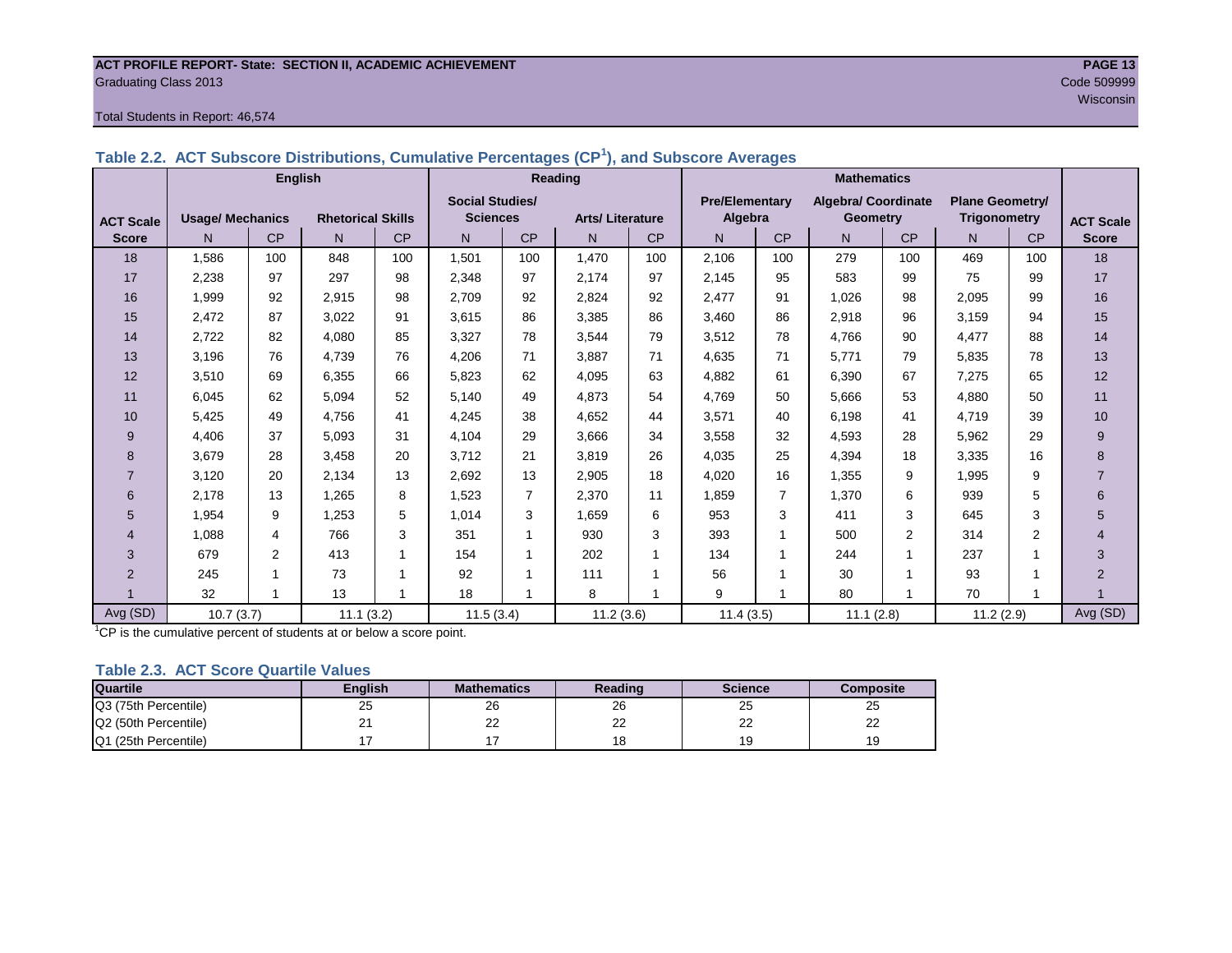Total Students in Report: 46,574

#### **Table 2.4. Average ACT Composite Scores for Race/Ethnicity by Level of Preparation**

| <b>Student</b>  |                                 | <b>Number of Students</b> | <b>Percent Taking</b>     |                     | <b>Average ACT Composite Score</b> |
|-----------------|---------------------------------|---------------------------|---------------------------|---------------------|------------------------------------|
| <b>Group</b>    | <b>Race/Ethnicity</b>           | <b>Tested</b>             | Core or More <sup>1</sup> | <b>Core or More</b> | <b>Less Than Core</b>              |
|                 | <b>All Students</b>             | 46,574                    | 74                        | 22.8                | 20.5                               |
|                 | Black/African American          | 3,239                     | 54                        | 17.0                | 15.6                               |
|                 | American Indian/Alaska Native   | 250                       | 63                        | 20.1                | 19.6                               |
|                 | <b>White</b>                    | 34,814                    | 78                        | 23.5                | 21.7                               |
| <b>State</b>    | Hispanic/Latino                 | 3,091                     | 67                        | 20.0                | 18.0                               |
|                 | Asian                           | 1,774                     | 71                        | 21.4                | 19.0                               |
|                 | Native Hawaiian/Other Pac. Isl. | 46                        | 61                        | 22.3                | 20.5                               |
|                 | I Two or more races             | 1,302                     | 71                        | 22.3                | 20.1                               |
|                 | Prefer not/No Response          | 2,058                     | 61                        | 24.1                | 20.7                               |
|                 | <b>All Students</b>             | 1,799,243                 | 74                        | 21.7                | 18.7                               |
|                 | Black/African American          | 239,598                   | 69                        | 17.5                | 15.6                               |
|                 | American Indian/Alaska Native   | 14,217                    | 62                        | 19.1                | 16.5                               |
|                 | <b>White</b>                    | 1,034,712                 | 76                        | 22.9                | 20.0                               |
| <b>National</b> | Hispanic/Latino                 | 259,741                   | 72                        | 19.5                | 17.2                               |
|                 | Asian                           | 71,677                    | 81                        | 24.1                | 21.5                               |
|                 | Native Hawaiian/Other Pac. Isl. | 4,772                     | 71                        | 20.5                | 17.5                               |
|                 | I Two or more races             | 64,221                    | 74                        | 21.9                | 19.2                               |
|                 | Prefer not/No Response          | 110,305                   | 58                        | 22.4                | 18.4                               |

<sup>1</sup>"Core or More" results correspond to students taking four or more years of English AND three or more years each of math, social studies, and natural science.

#### **Table 2.5. Average ACT Scores by Race/Ethnicity**

| <b>Student</b>  |                                 |                |                    |                |                |                  |
|-----------------|---------------------------------|----------------|--------------------|----------------|----------------|------------------|
| Group           | <b>Race/Ethnicity</b>           | <b>English</b> | <b>Mathematics</b> | <b>Reading</b> | <b>Science</b> | <b>Composite</b> |
|                 | <b>All Students</b>             | 21.5           | 22.0               | 22.3           | 22.2           | 22.1             |
|                 | Black/African American          | 14.9           | 16.5               | 16.2           | 16.6           | 16.2             |
|                 | American Indian/Alaska Native   | 18.7           | 19.7               | 20.1           | 20.1           | 19.8             |
|                 | White                           | 22.5           | 22.8               | 23.2           | 23.1           | 23.1             |
| <b>State</b>    | Hispanic/Latino                 | 18.0           | 19.2               | 19.4           | 19.6           | 19.2             |
|                 | Asian                           | 19.2           | 21.9               | 19.8           | 21.0           | 20.6             |
|                 | Native Hawaiian/Other Pac. Isl. | 20.5           | 20.8               | 21.7           | 20.8           | 21.1             |
|                 | Two or more races               | 21.0           | 21.1               | 22.1           | 21.6           | 21.6             |
|                 | Prefer not/No Response          | 21.5           | 21.8               | 22.6           | 22.1           | 22.1             |
|                 | <b>All Students</b>             | 20.2           | 20.9               | 21.1           | 20.7           | 20.9             |
|                 | <b>Black/African American</b>   | 15.7           | 17.2               | 17.0           | 16.9           | 16.9             |
|                 | American Indian/Alaska Native   | 16.6           | 18.2               | 18.3           | 18.3           | 18.0             |
|                 | White                           | 21.8           | 21.9               | 22.6           | 22.0           | 22.2             |
| <b>National</b> | Hispanic/Latino                 | 17.7           | 19.3               | 18.9           | 18.8           | 18.8             |
|                 | Asian                           | 22.5           | 25.0               | 22.9           | 23.1           | 23.5             |
|                 | Native Hawaiian/Other Pac. Isl. | 18.6           | 20.1               | 19.5           | 19.5           | 19.5             |
|                 | Two or more races               | 20.6           | 20.9               | 21.6           | 20.9           | 21.1             |
|                 | Prefer not/No Response          | 20.0           | 20.8               | 21.0           | 20.5           | 20.7             |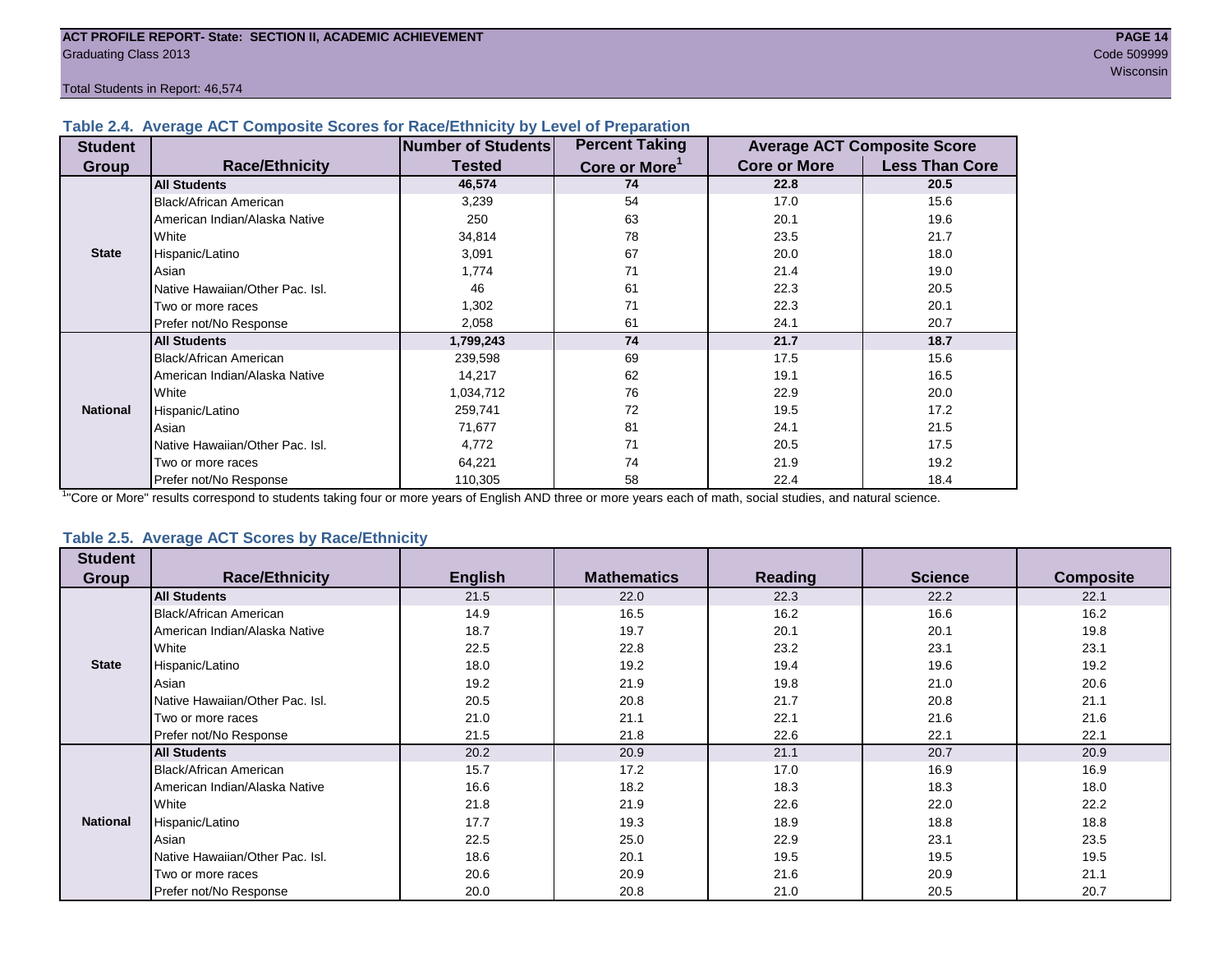#### **ACT PROFILE REPORT- State: SECTION II, ACADEMIC ACHIEVEMENT PAGE 15** Graduating Class 2013 Code 509999

Total Students in Report: 46,574

| <b>Student</b>  | <b>CRS</b> |         | <b>English</b> |         | <b>Mathematics</b> |         | <b>Reading</b> | <b>Science</b> |              |  |
|-----------------|------------|---------|----------------|---------|--------------------|---------|----------------|----------------|--------------|--|
| Group           | Range      | N       | %              | N       | %                  | N       | $\frac{0}{0}$  | N              | %            |  |
|                 | 33 to 36   | 2,201   | 5              | 1,201   | 3                  | 2,423   | 5              | 1,090          | 2            |  |
|                 | 28 to 32   | 4,961   | 11             | 5,016   | 11                 | 7,312   | 16             | 4,787          | 10           |  |
|                 | 24 to 27   | 9,476   | 20<br>13,140   |         | 28                 | 8,531   | 18             | 12,780         | 27           |  |
| <b>State</b>    | 20 to 23   | 13,753  | 30             | 10,044  | 22                 | 13,005  | 28             | 15,616         | 34           |  |
|                 | 16 to 19   | 8,303   | 18             | 12,798  | 27                 | 9,184   | 20             | 8,460          | 18           |  |
|                 | 13 to 15   | 4,520   | 10             | 4,107   | 9                  | 4,158   | 9              | 2,502          | 5            |  |
|                 | 01 to 12   | 3,360   |                | 268     |                    | 1,961   | 4              | 1,339          | 3            |  |
|                 | 33 to 36   | 81,846  | 5              | 51,648  | 3                  | 89,731  | 5              | 36,033         | $\mathbf{2}$ |  |
|                 | 28 to 32   | 175,672 | 10             | 156,561 | 9                  | 239,643 | 13             | 138,865        | 8            |  |
|                 | 24 to 27   | 291.095 | 16             | 385.102 | 21                 | 277,723 | 15             | 364,600        | 20           |  |
| <b>National</b> | 20 to 23   | 447,398 | 25             | 343,822 | 19                 | 424,936 | 24             | 542,531        | 30           |  |
|                 | 16 to 19   | 327,718 | 18             | 590,816 | 33                 | 384.706 | 21             | 413,107        | 23           |  |
|                 | 13 to 15   | 242.064 | 13             | 258,384 | 14                 | 240,069 | 13             | 183,840        | 10           |  |
|                 | 01 to 12   | 233,450 | 13             | 12,910  |                    | 142,435 | 8              | 120,267        |              |  |

#### **Table 2.6. Percent of Students in College Readiness Standards (CRS) Score Ranges**

#### **Table 2.7. Average ACT Scores by Gender**

| <b>Student Group</b> | <b>Gender</b> |         |         | <b>Average ACT Scores</b> |             |         |         |           |  |  |  |  |
|----------------------|---------------|---------|---------|---------------------------|-------------|---------|---------|-----------|--|--|--|--|
|                      |               | N       | Percent | Enalish                   | Mathematics | Reading | Science | Composite |  |  |  |  |
|                      | Males         | 21,397  | 46      | 21.2                      | 22.7        | 22.3    | 22.9    | 22.4      |  |  |  |  |
| <b>State</b>         | Females       | 25,062  | 54      | 21.7                      | 21.4        | 22.3    | 21.7    | 21.9      |  |  |  |  |
|                      | Missing       | 115     |         | 12.9                      | 15.7        | 14.6    | 15.8    | 14.9      |  |  |  |  |
|                      | Males         | 835,431 | 46      | 19.8                      | 21.4        | 20.9    | 21.2    | 20.9      |  |  |  |  |
| <b>National</b>      | Females       | 954,919 | 53      | 20.6                      | 20.5        | 21.4    | 20.4    | 20.9      |  |  |  |  |
|                      | Missing       | 8,893   | 0       | 16.1                      | 18.2        | 17.6    | 17.7    | 17.5      |  |  |  |  |

#### **Table 2.8. Percent of Students Who Met College Readiness Benchmark Scores by Gender**

| <b>Student Group</b> | Gender       |         | <b>Percent of Students</b> | Met     |         |          |
|----------------------|--------------|---------|----------------------------|---------|---------|----------|
|                      |              | English | <b>Mathematics</b>         | Reading | Science | All Four |
| <b>State</b>         | Males        | 74      | 60                         | 53      | 53      | 38       |
|                      | Females      | 76      | 49                         | 53      | 42      | 30       |
| <b>National</b>      | <b>Males</b> | 62      | 47                         | 43      | 40      | 29       |
|                      | Females      | 67      | 4 <sup>1</sup>             | 45      | 33      | 24       |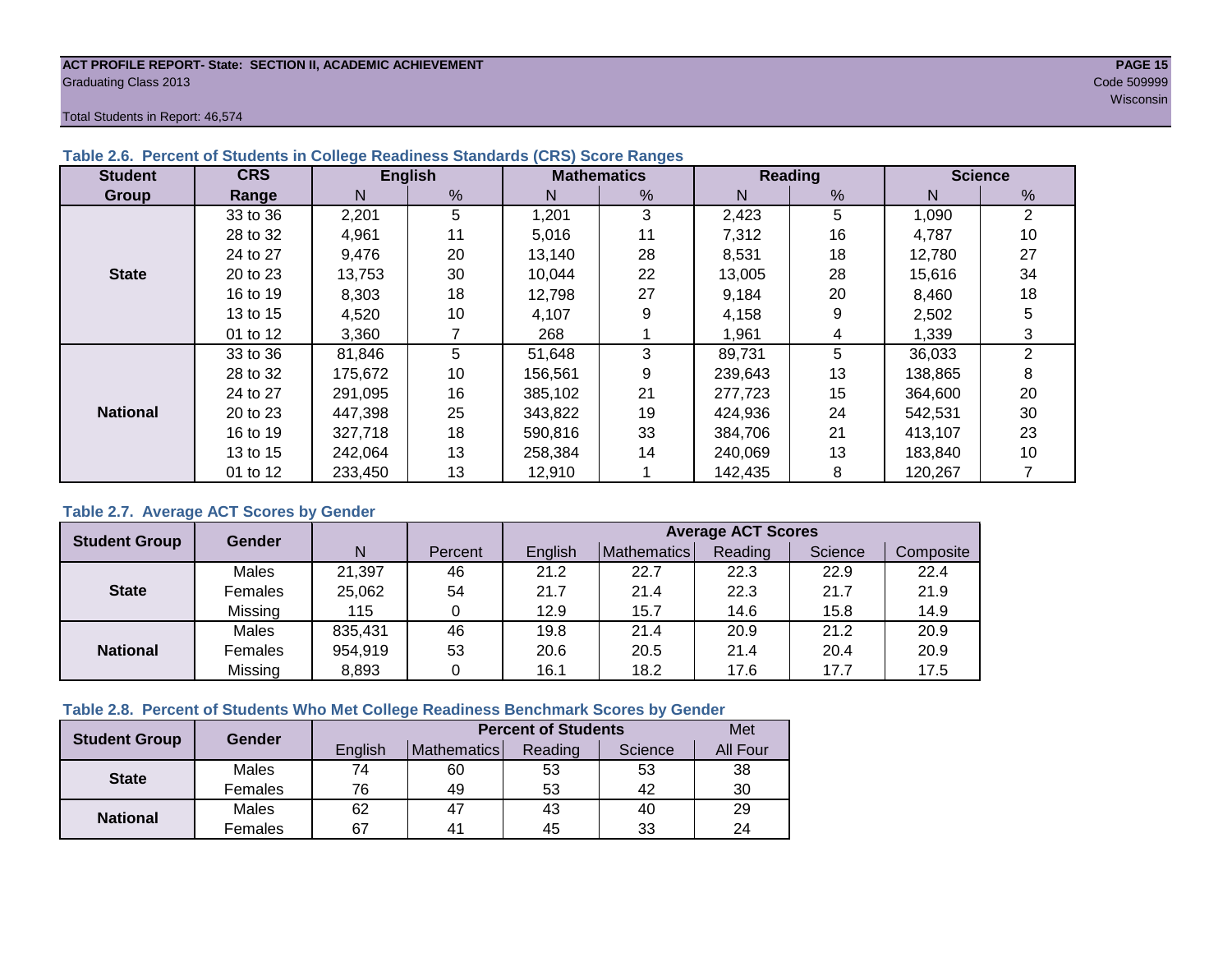#### **ACT PROFILE REPORT- State: SECTION II, ACADEMIC ACHIEVEMENT PAGE 16** Graduating Class 2013 Code 509999

#### Total Students in Report: 46,574

| <b>Student</b>  | Curriculum                | N        | <b>English</b> |      | <b>Mathematics</b> |      | <b>Reading</b> |      | <b>Science</b> |      | <b>Composite</b> |      |
|-----------------|---------------------------|----------|----------------|------|--------------------|------|----------------|------|----------------|------|------------------|------|
| Group           | Taken $^{\rm \texttt{1}}$ |          | CRB %          | Avg  | CRB %              | Avg  | CRB %          | Avg  | CRB %          | Ava  | CRB $\%^4$       | Avg  |
|                 | Core or More <sup>2</sup> | 34,523   | 80             | 22.3 | 60                 | 22.7 | 57             | 23.0 | 52             | 22.9 | 38               | 22.8 |
| <b>State</b>    | Less than Corel           | 10,523   | 63             | 19.7 | 40                 | 20.3 | 42             | 20.7 | 35             | 20.8 | 22               | 20.5 |
|                 | Missing <sup>3</sup>      | .528     | 29             | 14.9 | 16                 | 17.1 | 24             | 17.2 | 17             | 17.6 |                  | 16.8 |
|                 | Core or More              | ,322,739 | 71             | 21.2 | 50                 | 21.7 | 50             | 22.0 | 42             | 21.5 | 31               | 21.7 |
| <b>National</b> | Less than Corel           | 396,592  | 48             | 17.8 | 27                 | 18.9 | 30             | 19.0 | 22             | 18.8 | 14               | 18.7 |
|                 | Missing                   | 79,912   | 36             | 16.0 | 19                 | 17.8 | 24             | 17.5 | 17             | 17.7 | 10               | 17.4 |

**Table 2.9. College Readiness Benchmark (CRB) Percent and Average ACT Scores by Overall High School Curriculum**

<sup>1</sup> "Curriculum Taken" reflects overall high school curriculum in this table.

 $^2$  "Core or More" results correspond to students taking four or more years of English AND three or more years each of math, social studies, and natural science.

 $3$  Zero years or no coursework information reported in one or more content areas.

 $4$  Composite CRB% results reflect students who met all four subject-area benchmarks.

| Table 2.10. College Readiness Benchmark (CRB) Percent and Average ACT Scores by Content-Specific Curriculum |
|-------------------------------------------------------------------------------------------------------------|
|-------------------------------------------------------------------------------------------------------------|

| <b>Student</b>  | Curriculum                    | <b>English</b> |       |      | <b>Mathematics</b> |       |      | <b>Reading</b> |       |      | <b>Science</b> |       |      |
|-----------------|-------------------------------|----------------|-------|------|--------------------|-------|------|----------------|-------|------|----------------|-------|------|
| Group           | $\mathsf{Taken}^{\mathsf{T}}$ |                | CRB % | Avg  | N                  | CRB % | Avg  | N              | CRB % | Avg  | N              | CRB % | Avg  |
|                 | Core or More <sup>2</sup>     | 43,614         | 77    | 21.8 | 43,164             | 57    | 22.4 | 39,590         | 55    | 22.6 | 40,872         | 51    | 22.7 |
| <b>State</b>    | Less than Corel               | ,571           | 49    | 17.5 | ,957               | 12    | 17.1 | 5,565          | 47    | 21.5 | 4,261          | 25    | 19.5 |
|                 | Missing®                      | ,389           | 30    | 15.0 | ,453               | 16    | 17.1 | .419           | 24    | 17.3 | .441           |       | 17.6 |
|                 | Core or More                  | ,646,286       | 67    | 20.6 | 648,697            | 46    | 21.3 | .554,990       | 46    | 21.5 | ,506,965       | 40    | 21.3 |
| <b>National</b> | Less than Core                | 84,048         | 36    | 15.9 | 77,906             |       | 16.3 | 171,617        | 32    | 19.1 | 218,267        | 17    | 18.0 |
|                 | Missing                       | 68,909         | 38    | 16.4 | 72,640             | 20    | 17.9 | 72,636         | 25    | 17.7 | 74,011         | 18    | 17.8 |

<sup>1</sup>"Curriculum Taken" reflects content-specific curriculum in this table.

<sup>2</sup> "Core or More" results correspond to students taking four or more years of English or three or more years of math, social studies, or natural science, respectively. For instance, Reading "Core or More" results correspond to students taking three or more years of social studies, regardless of courses taken in other content areas.

 $3$  Zero years or no coursework information reported in the specified content area.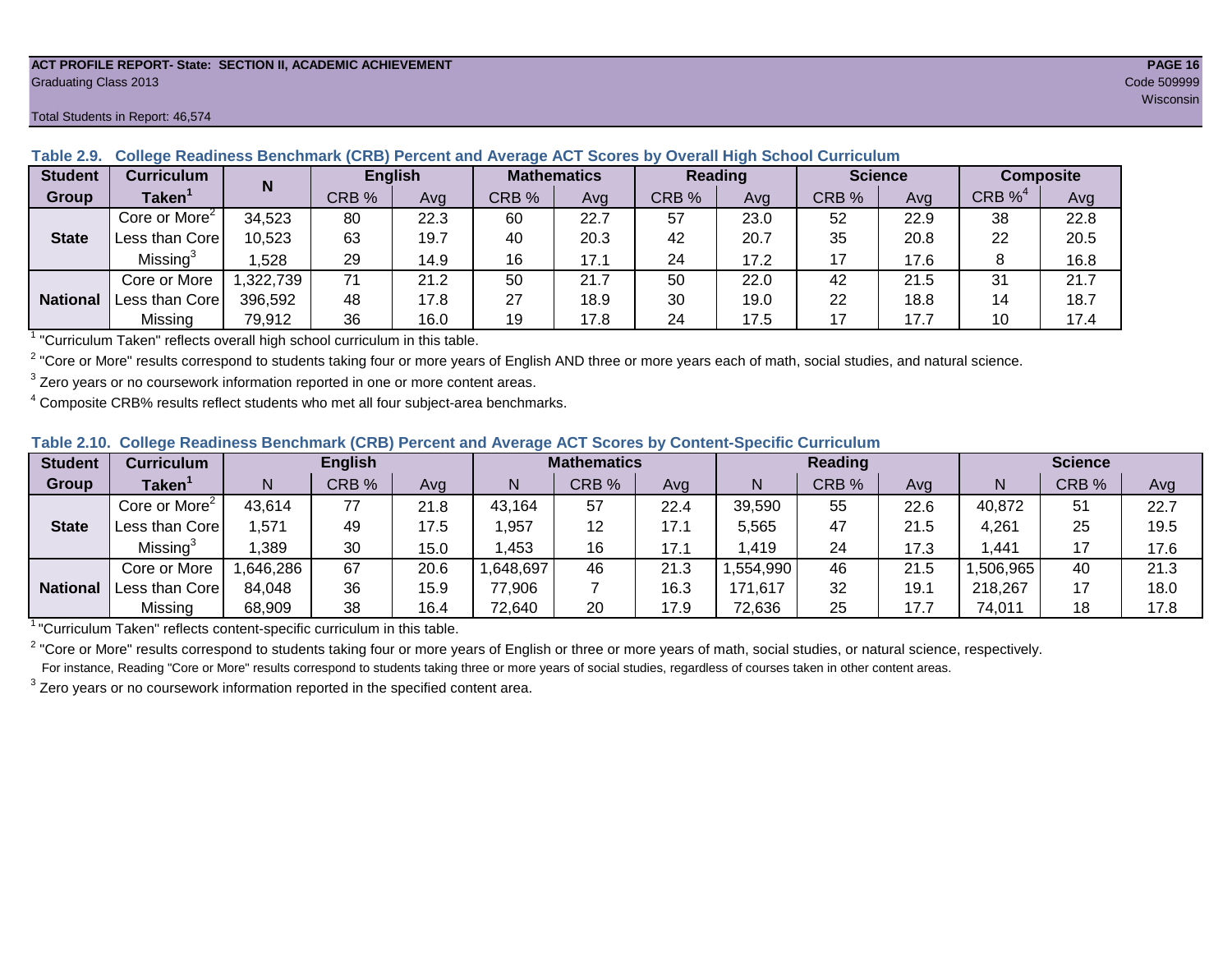Total Students in Report: 46,574

## Section III College Readiness and the Impact of Course Rigor

Beginning with the Graduating Class of 2013, all students whose scores are college reportable, both standard and extended time tests, are now included. Also beginning with the 2013 Graduating Class data, College Readiness Benchmarks for Reading and Science were updated to reflect the most recent college coursework research.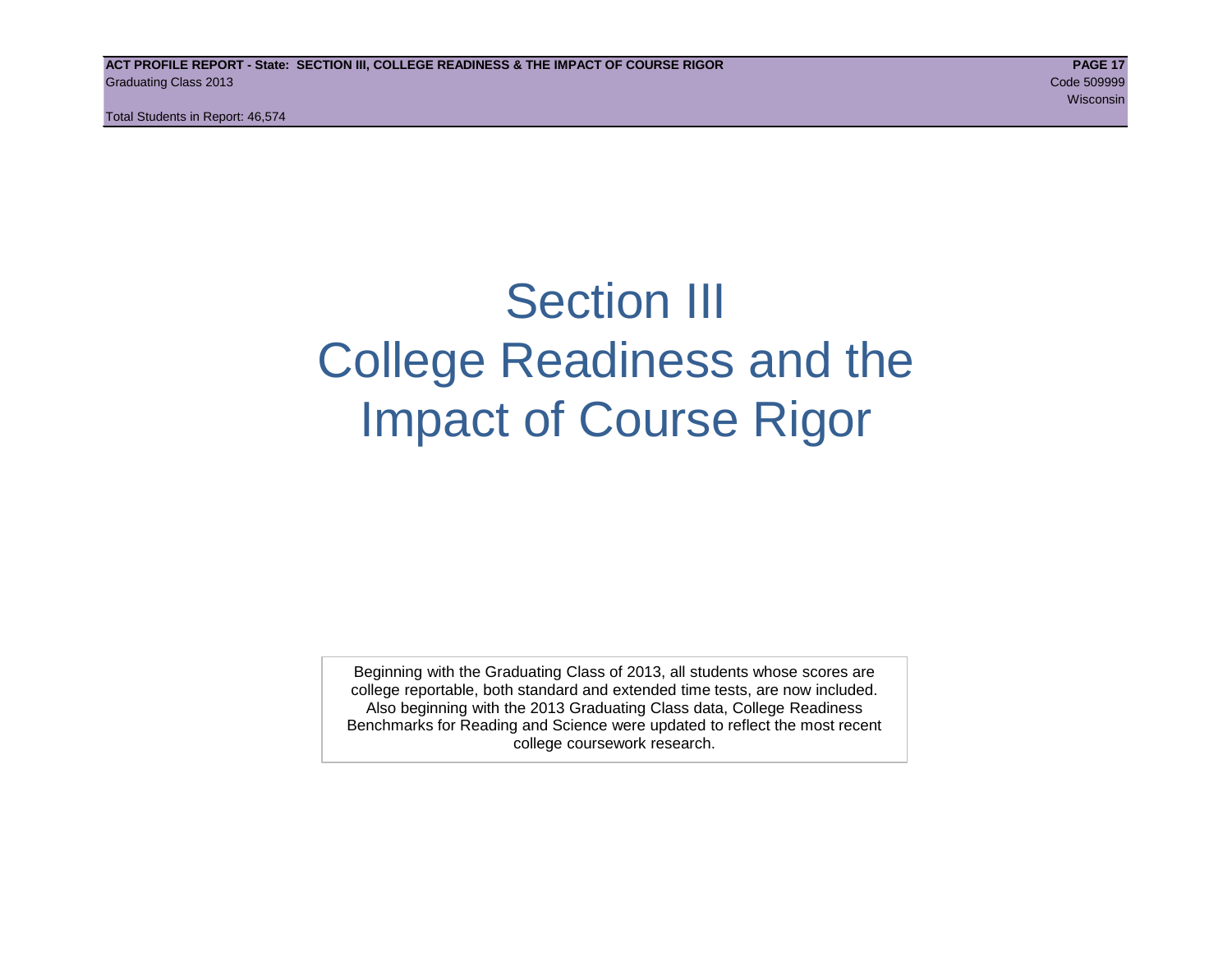#### **ACT PROFILE REPORT - State: SECTION III, COLLEGE READINESS & THE IMPACT OF COURSE RIGOR PAGE 18** Graduating Class 2013 Code 509999

wisconsin and the contract of the contract of the contract of the contract of the contract of the consintent of the

Total Students in Report: 46,574

#### **Figure 3.1. Percent of Students Who Met ACT College Readiness Benchmark Scores by Race/Ethnicity: ENGLISH**



ACT English Benchmark Score = **18**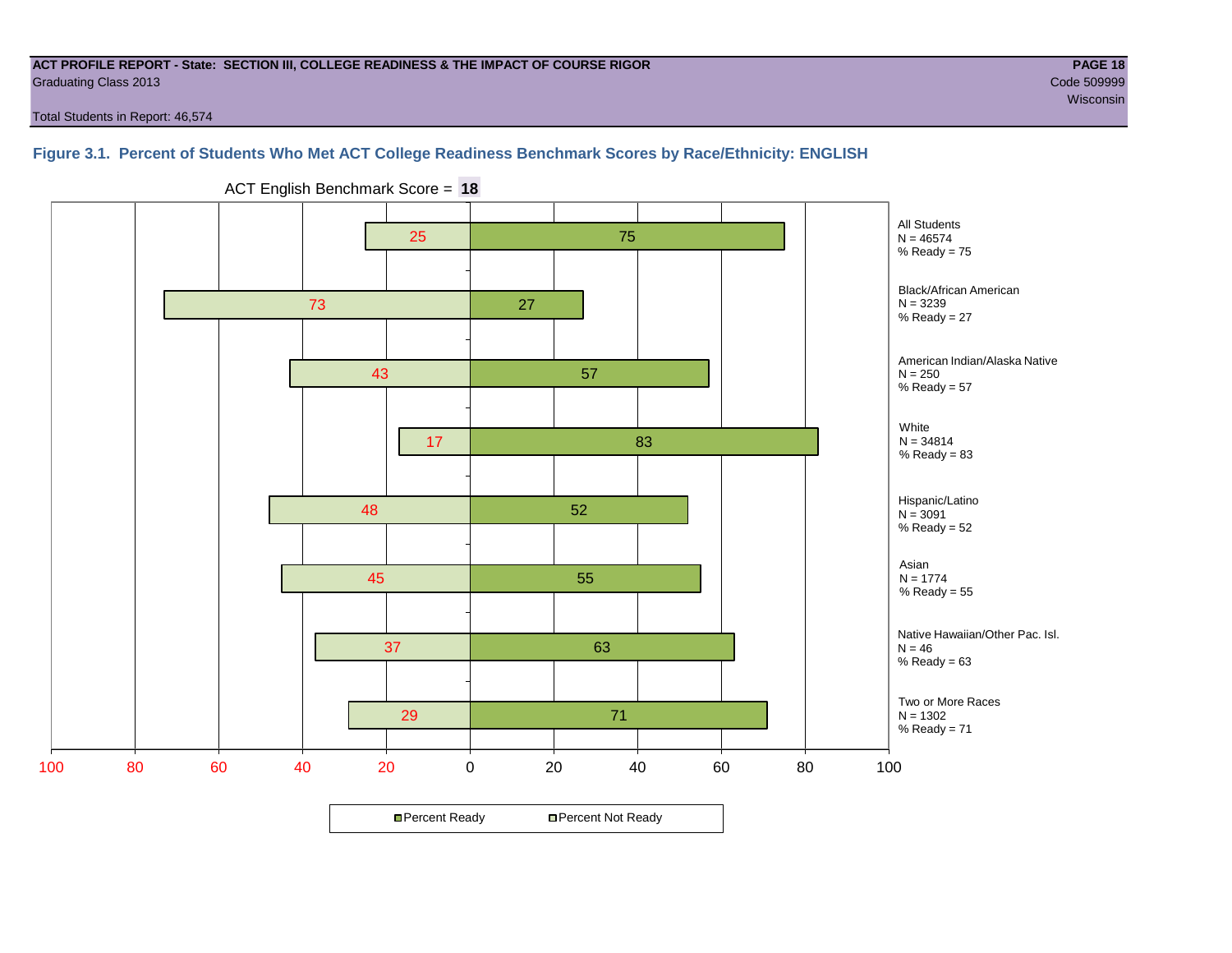#### **ACT PROFILE REPORT - State: SECTION III, COLLEGE READINESS & THE IMPACT OF COURSE RIGOR PAGE 19** Graduating Class 2013 Code 509999

Total Students in Report: 46,574

### **Figure 3.2. Percent of Students Who Met ACT College Readiness Benchmark Scores by Race/Ethnicity: MATHEMATICS**



ACT Mathematics Benchmark Score = **22**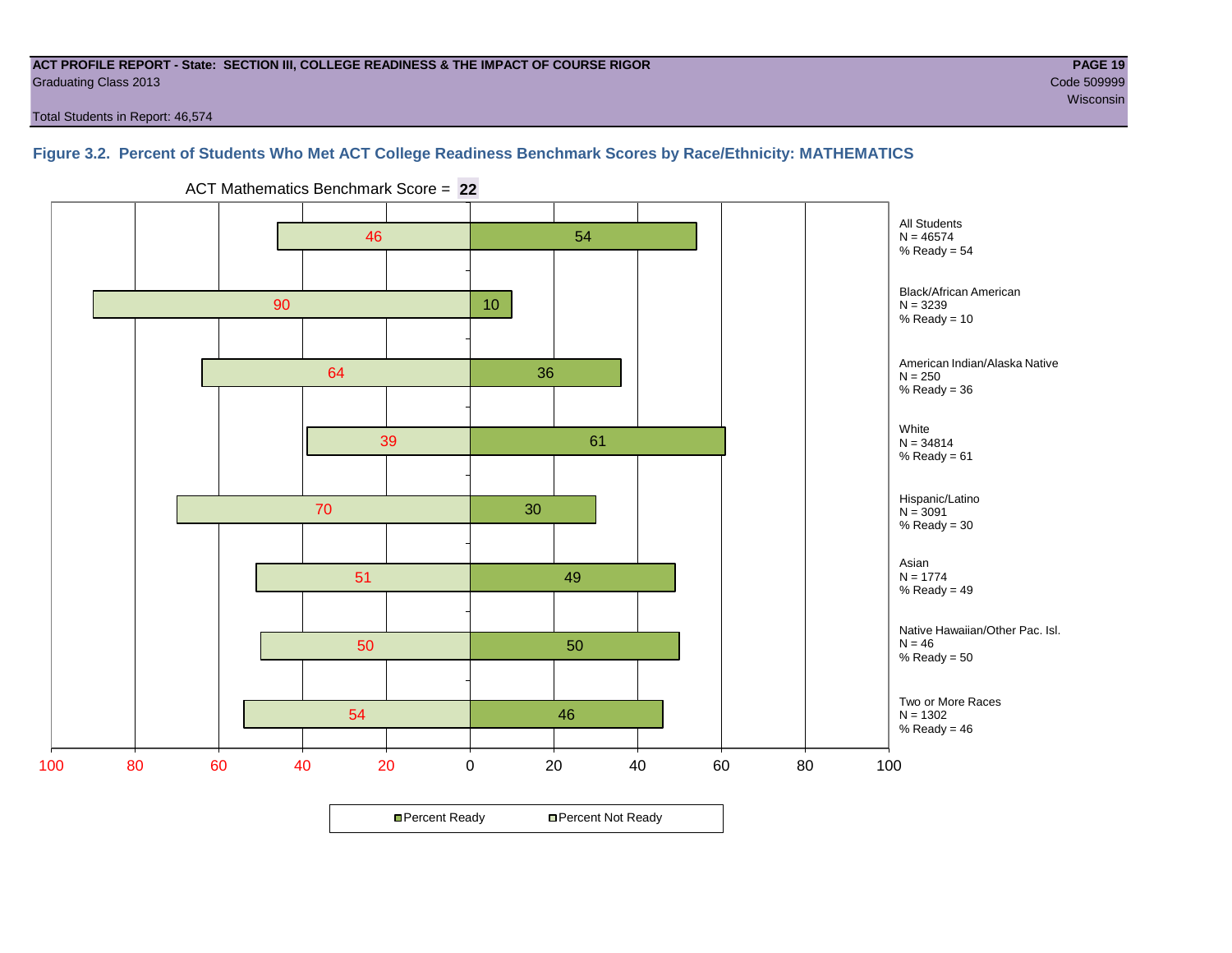#### **ACT PROFILE REPORT - State: SECTION III, COLLEGE READINESS & THE IMPACT OF COURSE RIGOR PAGE 20** Graduating Class 2013 Code 509999

wisconsin and the contract of the contract of the contract of the contract of the contract of the consintent of the

Total Students in Report: 46,574

#### **Figure 3.3. Percent of Students Who Met ACT College Readiness Benchmark Scores by Race/Ethnicity: READING**



ACT Reading Benchmark Score = **22**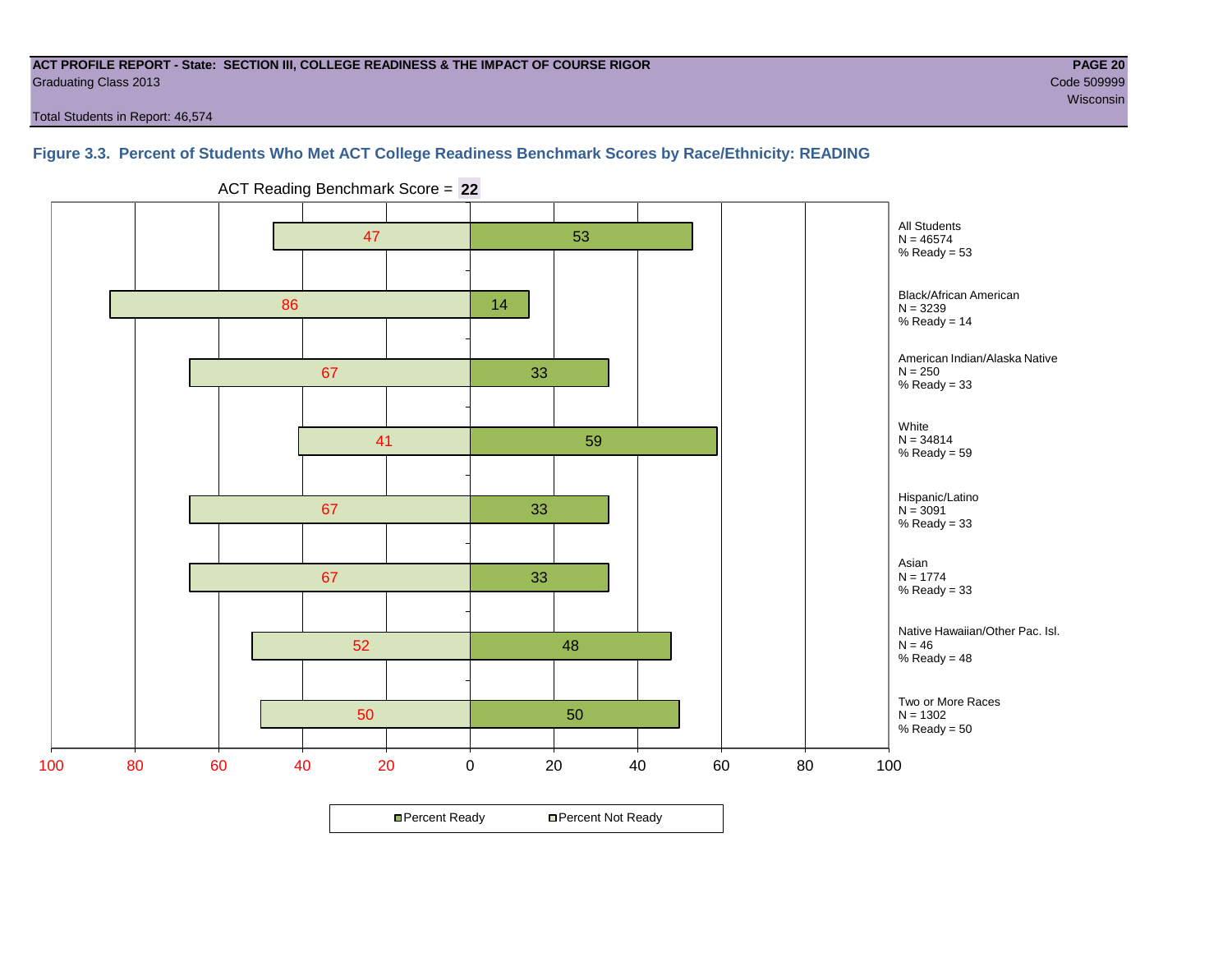#### **ACT PROFILE REPORT - State: SECTION III, COLLEGE READINESS & THE IMPACT OF COURSE RIGOR PAGE 21** Graduating Class 2013 Code 509999

wisconsin and the contract of the contract of the contract of the contract of the contract of the consintent of the

Total Students in Report: 46,574

#### **Figure 3.4. Percent of Students Who Met ACT College Readiness Benchmark Scores by Race/Ethnicity: SCIENCE**

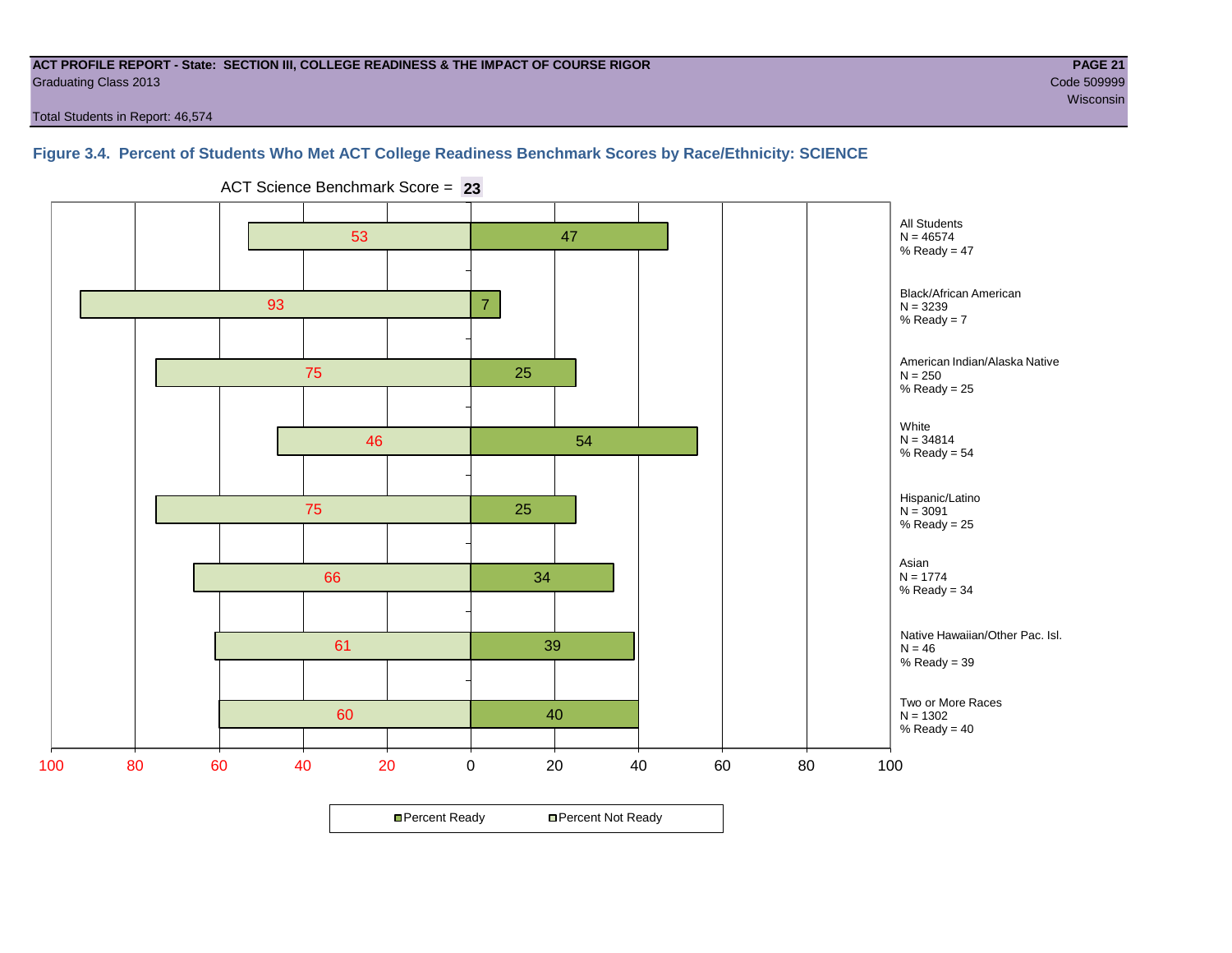#### **ACT PROFILE REPORT - State: SECTION III, COLLEGE READINESS & THE IMPACT OF COURSE RIGOR PAGE 22** Graduating Class 2013 Code 509999

Total Students in Report: 46,574

**Figure 3.5. Percent of Students Who Met ACT College Readiness Benchmark Scores by Race/Ethnicity: ALL FOUR**

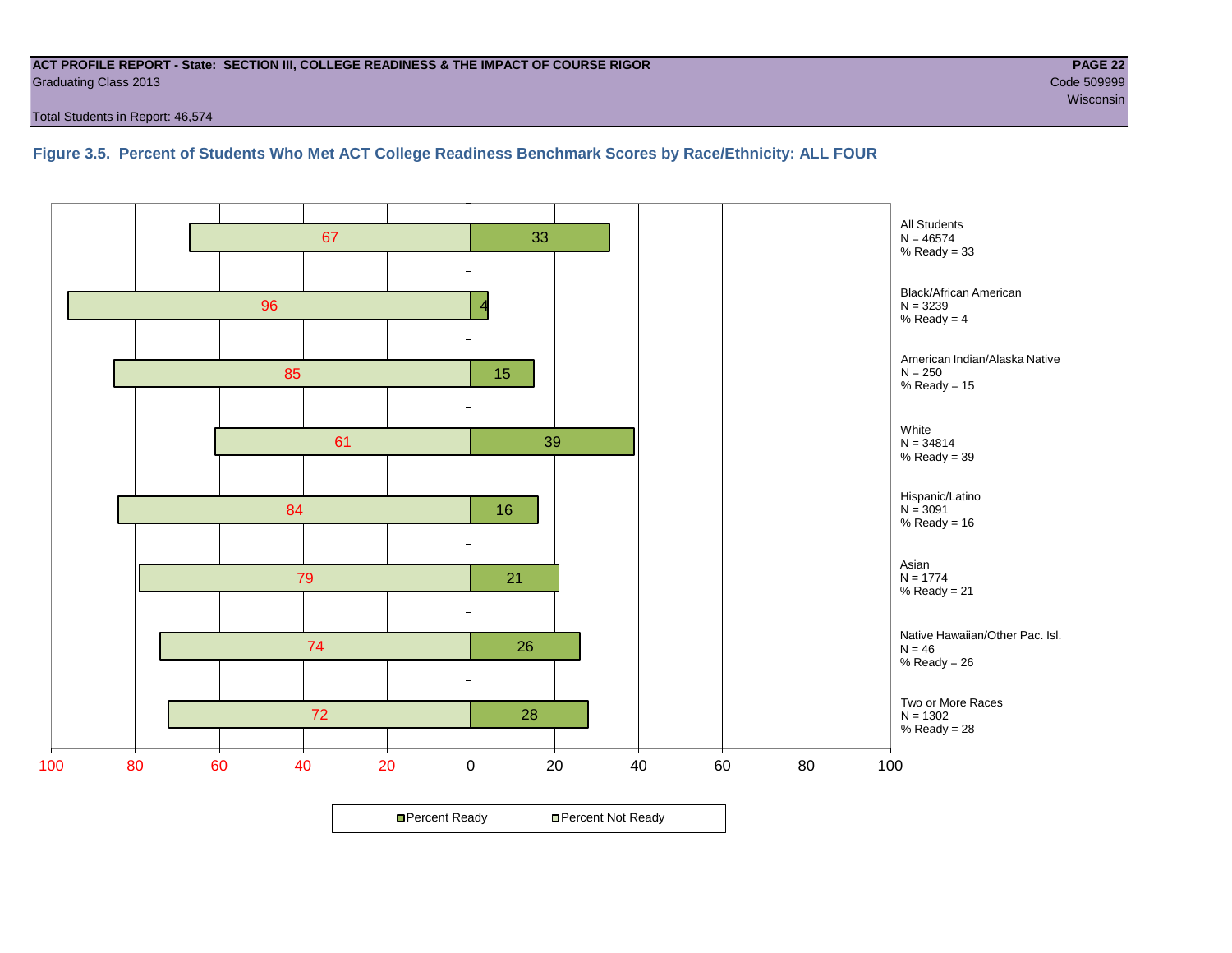#### **ACT PROFILE REPORT - State: SECTION III, COLLEGE READINESS & THE IMPACT OF COURSE RIGOR PAGE 23** Graduating Class 2013 Code 509999

Total Students in Report: 46,574

**Table 3.1. Average ACT Scores and Average ACT Score Changes by Common Course Patterns**

| <b>Course Pattern</b>                            |                |                | <b>All Students</b> |                     |              |                | <b>Males</b> |                          | <b>Females</b> |                |            |                        |
|--------------------------------------------------|----------------|----------------|---------------------|---------------------|--------------|----------------|--------------|--------------------------|----------------|----------------|------------|------------------------|
|                                                  |                |                | <b>ACT</b>          | <b>Course Value</b> |              |                | <b>ACT</b>   | <b>Course Value</b>      |                |                | <b>ACT</b> | <b>Course Value</b>    |
| <b>ENGLISH COURSE PATTERN</b>                    | N.             | Percent        | English             | Added               | N            | Percent        | English      | Added                    | N              | Percent        | English    | A d d e d <sup>1</sup> |
| Eng 9, Eng 10, Eng 11, Eng 12, & Other English   | 15,225         | 33             | 22.4                | 4.9                 | 6,161        | 29             | 22.1         | 4.5                      | 9,059          | 36             | 22.6       | 4.8                    |
| Eng 9, Eng 10, Eng 11, Eng 12                    | 28,389         | 61             | 21.5                | 4.0                 | 13,661       | 64             | 21.4         | 3.8                      | 14,682         | 59             | 21.6       | 3.8                    |
| Less than 4 years of English                     | 1,571          | 3              | 17.5                |                     | 816          | $\overline{4}$ | 17.6         | $\sim$                   | 725            | 3              | 17.8       |                        |
| Zero years / no English courses reported         | 1,389          | 3              | 15.0                |                     | 759          | $\overline{4}$ | 15.2         | $\blacksquare$           | 596            | $\overline{2}$ | 14.8       |                        |
|                                                  |                |                | <b>ACT</b>          | <b>Course Value</b> |              |                | <b>ACT</b>   | <b>Course Value</b>      |                |                | <b>ACT</b> | <b>Course Value</b>    |
| MATHEMATICS COURSE PATTERN                       | N <sub>1</sub> | Percent        | Math                | Added               | N            | Percent        | Math         | Added                    | $\overline{N}$ | Percent        | Math       | A d d e d <sup>1</sup> |
| Alg 1, Alg 2, Geom, Trig, & Calc                 | 2.912          | 6              | 24.3                | 7.2                 | 1,380        | 6              | 25.0         | 7.6                      | 1,530          | 6              | 23.7       | 6.9                    |
| Alg 1, Alg 2, Geom, Trig, & Other Adv Math       | 5,518          | 12             | 22.3                | 5.2                 | 2,212        | 10             | 22.8         | 5.4                      | 3,302          | 13             | 21.9       | 5.1                    |
| Alg 1, Alg 2, Geom, & Trig                       | 3,416          | $\overline{7}$ | 20.2                | 3.1                 | 1,442        | $\overline{7}$ | 20.7         | 3.3                      | 1,967          | 8              | 19.9       | 3.1                    |
| Alg 1, Alg 2, Geom, & Other Adv Math             | 6.662          | 14             | 21.1                | 4.0                 | 2,591        | 12             | 21.6         | 4.2                      | 4,067          | 16             | 20.8       | 4.0                    |
| Other comb of 4 or more years of Math            | 16,809         | 36             | 24.6                | 7.5                 | 8,766        | 41             | 25.2         | 7.8                      | 8,027          | 32             | 23.9       | 7.1                    |
| Alg 1, Alg 2, & Geom                             | 5,722          | 12             | 18.2                | 1.1                 | 2,317        | 11             | 18.7         | 1.3                      | 3,395          | 14             | 17.9       | 1.1                    |
| Other comb of 3 or 3.5 years of Math             | 2.125          | 5              | 21.3                | 4.2                 | 1,034        | 5              | 21.8         | 4.4                      | 1,082          | 4              | 20.9       | 4.1                    |
| Less than 3 years of Math                        | 1,957          | $\overline{4}$ | 17.1                |                     | 871          | $\overline{4}$ | 17.4         | $\sim$                   | 1,060          | 4              | 16.8       |                        |
| Zero years / no Math courses reported            | 1,453          | 3              | 17.1                |                     | 784          | $\overline{4}$ | 17.7         | $\sim$                   | 632            | 3              | 16.5       |                        |
|                                                  |                |                | <b>ACT</b>          | <b>Course Value</b> |              |                | <b>ACT</b>   | <b>Course Value</b>      |                |                | <b>ACT</b> | <b>Course Value</b>    |
| <b>SOCIAL SCIENCE COURSE PATTERN</b>             | N              | Percent        | Reading             | Added <sup>1</sup>  | $\mathsf{N}$ | Percent        | Reading      | Added <sup>1</sup>       | N              | Percent        | Reading    | A d d e d <sup>1</sup> |
| US Hist, World Hist, Am Gov, & Other Hist        | 1,277          | 3              | 21.6                | 0.1                 | 707          | 3              | 21.5         | 0.1                      | 564            | 2              | 21.8       | 0.2                    |
| Other comb of 4 or more years Social Science     | 22,491         | 48             | 22.8                | 1.3                 | 10,429       | 49             | 22.9         | 1.5                      | 12,041         | 48             | 22.7       | 1.1                    |
| US Hist, World Hist, & Am Gov                    | 1,940          | 4              | 20.4                | $-1.1$              | 1,013        | 5              | 20.5         | $-0.9$                   | 913            | 4              | 20.3       | $-1.3$                 |
| Other comb of 3 or 3.5 years of Social Science   | 13,882         | 30             | 22.6                | 1.1                 | 5,961        | 28             | 22.6         | 1.2                      | 7,904          | 32             | 22.6       | 1.0                    |
| Less than 3 years of Social Science              | 5,565          | 12             | 21.5                |                     | 2,519        | 12             | 21.4         | $\sim$                   | 3,025          | 12             | 21.6       |                        |
| Zero years / no Social Science courses reported  | 1,419          | 3              | 17.3                |                     | 768          | $\overline{4}$ | 17.4         | $\sim$                   | 615            | 2              | 17.3       |                        |
|                                                  |                |                | <b>ACT</b>          | <b>Course Value</b> |              |                | <b>ACT</b>   | <b>Course Value</b>      |                |                | <b>ACT</b> | <b>Course Value</b>    |
| NATURAL SCIENCE COURSE PATTERN                   | N.             | Percent        | Science             | Added               | N            | Percent        | Science      | Added <sup>1</sup>       | N <sub>1</sub> | Percent        | Science    | A d d e d <sup>1</sup> |
| Gen Sci <sup>2</sup> , Bio, Chem, & Phys         | 22,016         | 47             | 23.3                | 3.8                 | 11,066       | 52             | 24.1         | 4.5                      | 10,924         | 44             | 22.6       | 3.1                    |
| Bio, Chem, Phys                                  | 4,503          | 10             | 24.4                | 4.9                 | 2,199        | 10             | 25.3         | 5.7                      | 2,299          | 9              | 23.6       | 4.1                    |
| Gen Sci <sup>2</sup> , Bio, Chem                 | 13,344         | 29             | 21.2                | 1.7                 | 4,912        | 23             | 21.4         | 1.8                      | 8,411          | 34             | 21.0       | 1.5                    |
| Other comb of 3 years of Natural Science         | 1,009          | 2              | 21.3                | 1.8                 | 629          | 3              | 21.7         | 2.1                      | 378            | $\overline{2}$ | 20.6       | 1.1                    |
| Less than 3 years of Natural Science             | 4,261          | 9              | 19.5                |                     | 1,821        | 9              | 19.6         |                          | 2,421          | 10             | 19.5       |                        |
| Zero years / no Natural Science courses reported | 1,441          | 3              | 17.6                |                     | 770          | $\overline{4}$ | 18.0         | $\overline{\phantom{a}}$ | 629            | 3              | 17.3       |                        |

<sup>1</sup>Course value added is defined as the average ACT score change compared to course sequences in which students took

less than four years of English or less than three years of Mathematics, Social Science or Natural Science.

<sup>2</sup>Includes General, Physical and Earth Sciences.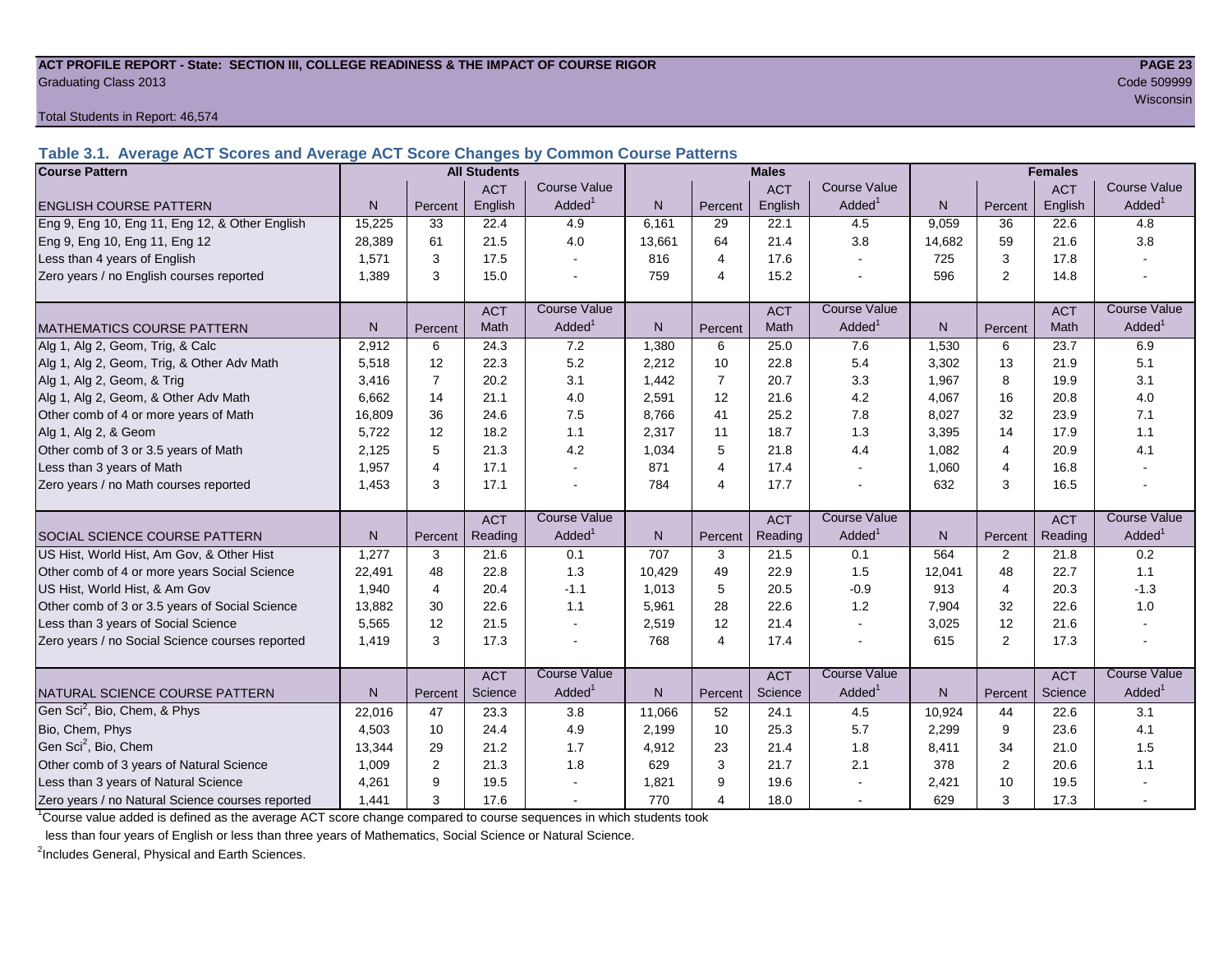## ACT PROFILE REPORT - State: SECTION III, COLLEGE READINESS & THE IMPACT OF COURSE RIGOR **PAGE 24** Graduating Class 2013 Code 509999

wisconsin and the contract of the contract of the contract of the contract of the contract of the contract of the contract of the contract of the contract of the contract of the contract of the contract of the contract of

Total Students in Report: 46,574

#### **Table 3.2. College Readiness Percents by Common Course Patterns**

| <b>Course Pattern</b>                            |              |                       | <b>State</b> |                  | <b>National</b> |                       |         |                  |  |  |
|--------------------------------------------------|--------------|-----------------------|--------------|------------------|-----------------|-----------------------|---------|------------------|--|--|
|                                                  |              | <b>Percent Taking</b> | Avg ACT      | Percent Who Met  |                 | <b>Percent Taking</b> | Avg ACT | Percent Who Met  |  |  |
| <b>ENGLISH COURSE PATTERN</b>                    | N            | Pattern               | English      | <b>Benchmark</b> | $\mathsf{N}$    | Pattern               | English | <b>Benchmark</b> |  |  |
| Eng 9, Eng 10, Eng 11, Eng 12, & Other English   | 15,225       | 33                    | 22.4         | 80               | 380,375         | 21                    | 21.6    | 73               |  |  |
| Eng 9, Eng 10, Eng 11, Eng 12                    | 28,389       | 61                    | 21.5         | 75               | 1,265,911       | 70                    | 20.3    | 65               |  |  |
| Less than 4 years of English                     | 1,571        | 3                     | 17.5         | 49               | 84,048          | 5                     | 15.9    | 36               |  |  |
| Zero years / no English courses reported         | 1,389        | 3                     | 15.0         | 30               | 68,909          | 4                     | 16.4    | 38               |  |  |
|                                                  |              |                       |              |                  |                 |                       |         |                  |  |  |
|                                                  |              | <b>Percent Taking</b> | Avg ACT      | Percent Who Met  |                 | <b>Percent Taking</b> | Avg ACT | Percent Who Met  |  |  |
| <b>MATHEMATICS COURSE PATTERN</b>                | N            | Pattern               | <b>Math</b>  | <b>Benchmark</b> | $\mathsf{N}$    | Pattern               | Math    | <b>Benchmark</b> |  |  |
| Alg 1, Alg 2, Geom, Trig, & Calc                 | 2,912        | 6                     | 24.3         | 73               | 113,999         | 6                     | 23.8    | 68               |  |  |
| Alg 1, Alg 2, Geom, Trig, & Other Adv Math       | 5,518        | 12                    | 22.3         | 61               | 155,095         | 9                     | 21.9    | 56               |  |  |
| Alg 1, Alg 2, Geom, & Trig                       | 3,416        | $\overline{7}$        | 20.2         | 40               | 119,993         | $\overline{7}$        | 19.4    | 32               |  |  |
| Alg 1, Alg 2, Geom, & Other Adv Math             | 6,662        | 14                    | 21.1         | 48               | 336,291         | 19                    | 19.6    | 32               |  |  |
| Other comb of 4 or more years of Math            | 16,809       | 36                    | 24.6         | 75               | 610,720         | 34                    | 23.6    | 65               |  |  |
| Alg 1, Alg 2, & Geom                             | 5,722        | 12                    | 18.2         | 18               | 223,733         | 12                    | 17.2    | 11               |  |  |
| Other comb of 3 or 3.5 years of Math             | 2,125        | 5                     | 21.3         | 48               | 88,866          | 5                     | 19.7    | 34               |  |  |
| Less than 3 years of Math                        | 1,957        | 4                     | 17.1         | 12               | 77,906          | 4                     | 16.3    | $\overline{7}$   |  |  |
| Zero years / no Math courses reported            | 1,453        | 3                     | 17.1         | 16               | 72,640          | 4                     | 17.9    | 20               |  |  |
|                                                  |              |                       |              |                  |                 |                       |         |                  |  |  |
|                                                  |              | <b>Percent Taking</b> | Avg ACT      | Percent Who Met  |                 | <b>Percent Taking</b> | Avg ACT | Percent Who Met  |  |  |
| <b>SOCIAL SCIENCE COURSE PATTERN</b>             | $\mathsf{N}$ | Pattern               | Reading      | <b>Benchmark</b> | $\mathsf{N}$    | Pattern               | Reading | <b>Benchmark</b> |  |  |
| US Hist, World Hist, Am Gov, & Other Hist        | 1,277        | 3                     | 21.6         | 47               | 50,989          | 3                     | 22.2    | 51               |  |  |
| Other comb of 4 or more years Social Science     | 22,491       | 48                    | 22.8         | 56               | 908,394         | 50                    | 22.0    | 50               |  |  |
| US Hist, World Hist, & Am Gov                    | 1,940        | 4                     | 20.4         | 40               | 106,021         | 6                     | 19.5    | 34               |  |  |
| Other comb of 3 or 3.5 years of Social Science   | 13,882       | 30                    | 22.6         | 55               | 489,586         | 27                    | 21.0    | 43               |  |  |
| Less than 3 years of Social Science              | 5,565        | 12                    | 21.5         | 47               | 171,617         | 10                    | 19.1    | 32               |  |  |
| Zero years / no Social Science courses reported  | 1,419        | 3                     | 17.3         | 24               | 72,636          | 4                     | 17.7    | 25               |  |  |
|                                                  |              |                       |              |                  |                 |                       |         |                  |  |  |
|                                                  |              | <b>Percent Taking</b> | Avg ACT      | Percent Who Met  |                 | <b>Percent Taking</b> | Avg ACT | Percent Who Met  |  |  |
| NATURAL SCIENCE COURSE PATTERN                   | N            | Pattern               | Science      | <b>Benchmark</b> | N               | Pattern               | Science | <b>Benchmark</b> |  |  |
| Gen Sci <sup>1</sup> , Bio, Chem, & Phys         | 22,016       | 47                    | 23.3         | 57               | 767,293         | 43                    | 21.9    | 46               |  |  |
| Bio, Chem, Phys                                  | 4,503        | 10                    | 24.4         | 66               | 183,685         | 10                    | 23.0    | 54               |  |  |
| Gen Sci <sup>1</sup> , Bio, Chem                 | 13,344       | 29                    | 21.2         | 36               | 504,165         | 28                    | 19.9    | 28               |  |  |
| Other comb of 3 years of Natural Science         | 1,009        | 2                     | 21.3         | 39               | 51,822          | 3                     | 19.1    | 25               |  |  |
| Less than 3 years of Natural Science             | 4,261        | 9                     | 19.5         | 25               | 218,267         | 12                    | 18.0    | 17               |  |  |
| Zero years / no Natural Science courses reported | 1,441        | 3                     | 17.6         | 17               | 74,011          | 4                     | 17.8    | 18               |  |  |

<sup>1</sup>Includes General, Physical and Earth Sciences.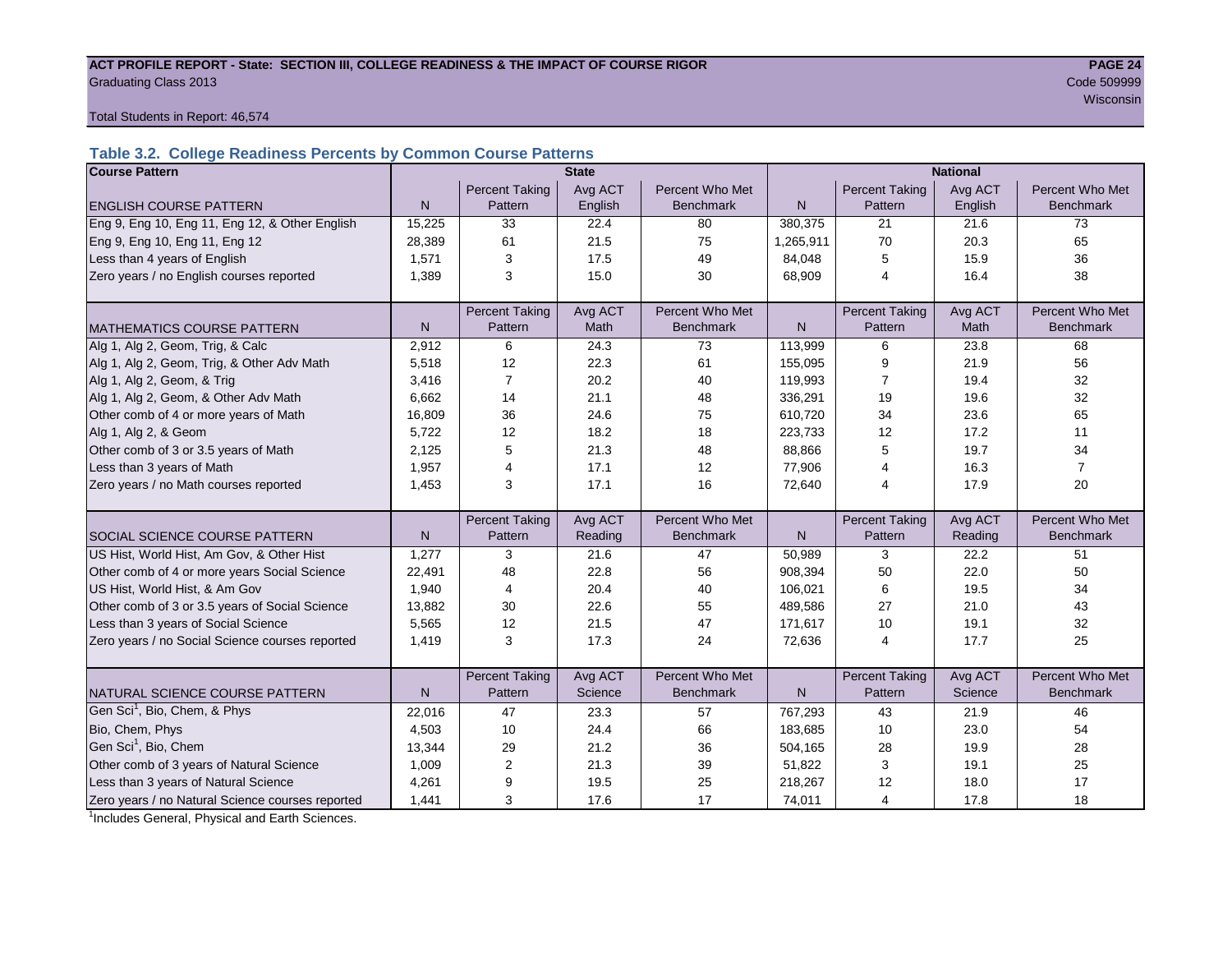Total Students in Report: 46,574

## Section IV Career and Educational Aspirations

Beginning with the Graduating Class of 2013, all students whose scores are college reportable, both standard and extended time tests, are now included. Also beginning with the 2013 Graduating Class data, College Readiness Benchmarks for Reading and Science were updated to reflect the most recent college coursework research.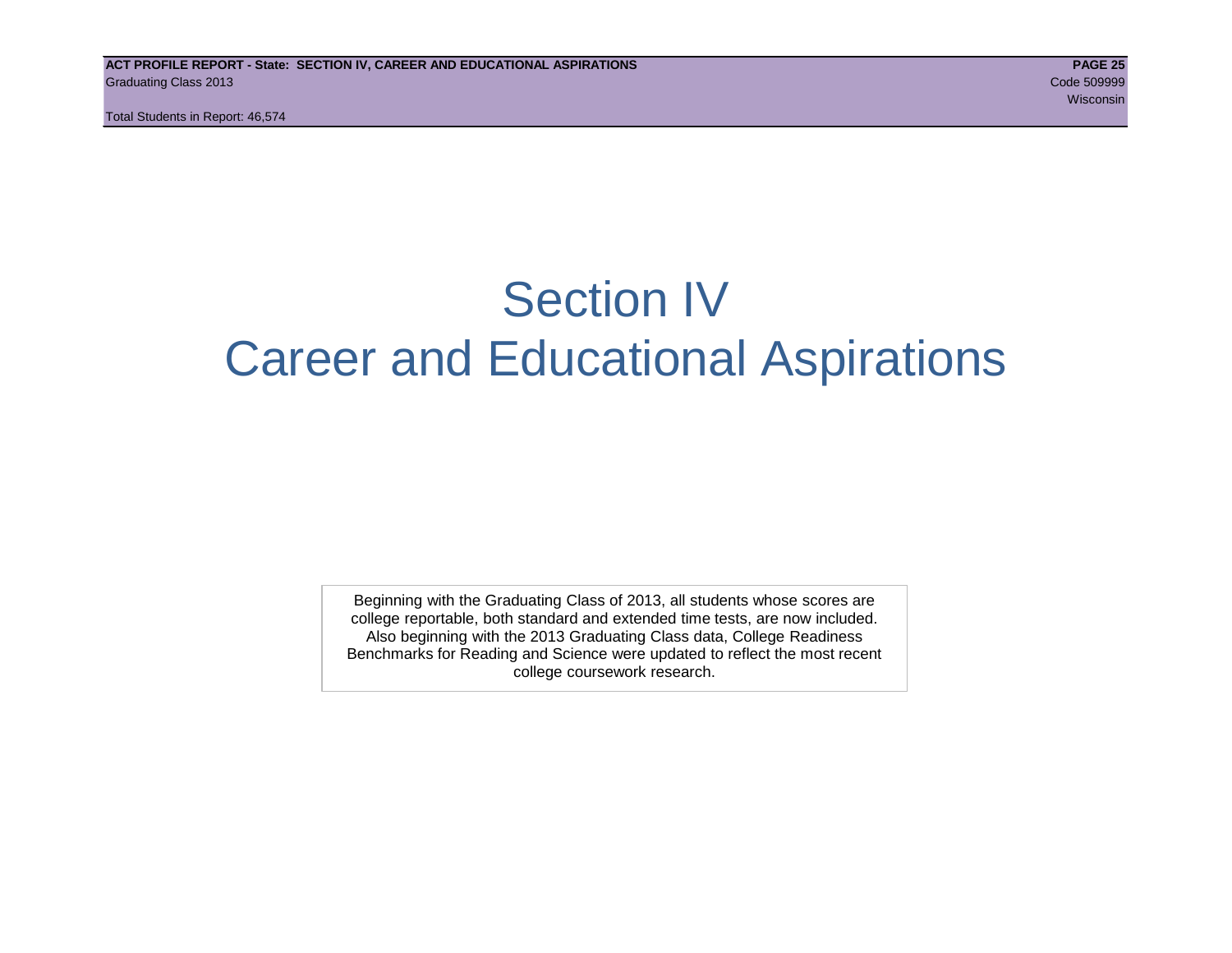#### **ACT PROFILE REPORT - State: SECTION IV, CAREER AND EDUCATIONAL ASPIRATIONS PAGE 26** Graduating Class 2013 Code 509999

wisconsin and the contract of the contract of the contract of the contract of the contract of the consintent of the

#### Total Students in Report: 46,574

**Table 4.1. Distribution of Planned Educational Majors for All Students by College Plans**

|                                              |                | <b>All Students</b>  |         |                | Plan on 2 Years or Less of College |         | Plan on 4 Years or More of College |                      |         |  |
|----------------------------------------------|----------------|----------------------|---------|----------------|------------------------------------|---------|------------------------------------|----------------------|---------|--|
|                                              |                |                      | Avg ACT |                |                                    | Avg ACT |                                    |                      | Avg ACT |  |
| <b>Planned Educational Major</b>             | N <sup>1</sup> | Percent <sup>2</sup> | Comp    | N <sub>1</sub> | Percent <sup>2</sup>               | Comp    | N <sub>1</sub>                     | Percent <sup>2</sup> | Comp    |  |
| Agriculture & Natural Resources Conservation | 1,078          | 2                    | 21.3    | 87             | $\Lambda$                          | 19.0    | 932                                | $\mathfrak{p}$       | 21.5    |  |
| Architecture                                 | 482            |                      | 21.6    | 24             |                                    | 16.5    | 438                                |                      | 22.0    |  |
| Area, Ethnic, & Multidisciplinary Studies    | 56             | $\Omega$             | 22.4    | 2              | $\Omega$                           | 23.5    | 50                                 | $\Omega$             | 22.6    |  |
| Arts: Visual & Performing                    | 2,738          | 6                    | 21.1    | 182            | 8                                  | 17.4    | 2,402                              | 6                    | 21.5    |  |
| <b>Business</b>                              | 4,393          | 9                    | 21.7    | 237            | 10                                 | 17.3    | 3,982                              | 10                   | 22.0    |  |
| Communications                               | 762            | $\overline{2}$       | 22.2    | 32             |                                    | 18.1    | 701                                | 2                    | 22.5    |  |
| Community, Family, & Personal Services       | 1.168          | 3                    | 19.0    | 165            |                                    | 16.8    | 956                                | $\overline{2}$       | 19.4    |  |
| Computer Science & Mathematics               | 1,216          | 3                    | 23.8    | 84             |                                    | 19.4    | 1,063                              | 3                    | 24.1    |  |
| Education                                    | 2,876          | 6                    | 21.6    | 56             | 2                                  | 16.8    | 2,728                              |                      | 21.7    |  |
| Engineering                                  | 3,142          | $\overline{7}$       | 24.5    | 89             |                                    | 18.0    | 2,932                              | $\overline{7}$       | 24.7    |  |
| Engineering Technology & Drafting            | 560            | 1                    | 21.1    | 67             | 3                                  | 18.2    | 473                                | 1                    | 21.6    |  |
| English & Foreign Languages                  | 645            |                      | 24.4    | 10             | $\Omega$                           | 17.9    | 597                                |                      | 24.5    |  |
| <b>Health Administration &amp; Assisting</b> | 1,363          | 3                    | 19.3    | 140            | 6                                  | 17.5    | 1,155                              | 3                    | 19.6    |  |
| Health Sciences & Technologies               | 8,461          | 18                   | 22.3    | 327            | 14                                 | 18.1    | 7,887                              | 19                   | 22.5    |  |
| Philosophy, Religion, & Theology             | 207            | 0                    | 22.9    | 6              | $\mathbf 0$                        | 19.3    | 189                                | 0                    | 22.9    |  |
| Repair, Production, & Construction           | 400            |                      | 18.9    | 201            | 9                                  | 18.4    | 167                                | $\Omega$             | 19.5    |  |
| Sciences: Biological & Physical              | 3,110          |                      | 24.8    | 33             |                                    | 18.3    | 2,959                              |                      | 24.9    |  |
| Social Sciences & Law                        | 3,555          | 8                    | 22.2    | 102            |                                    | 17.6    | 3,313                              | 8                    | 22.3    |  |
| Undecided                                    | 8,747          | 19                   | 22.7    | 419            | 18                                 | 18.4    | 7,509                              | 18                   | 22.9    |  |
| No Response                                  | 1,589          | 3                    | 16.8    | 57             | $\overline{2}$                     | 13.4    | 156                                | $\mathbf 0$          | 16.5    |  |

1 2-Year and 4-Year "N" counts do not reflect "Missing" and "Other" college plans, therefore they may not add up to the N count for All Students.

<sup>2</sup> Percent of students tested within College Plan groups (All Students, 2-Year, 4-Year).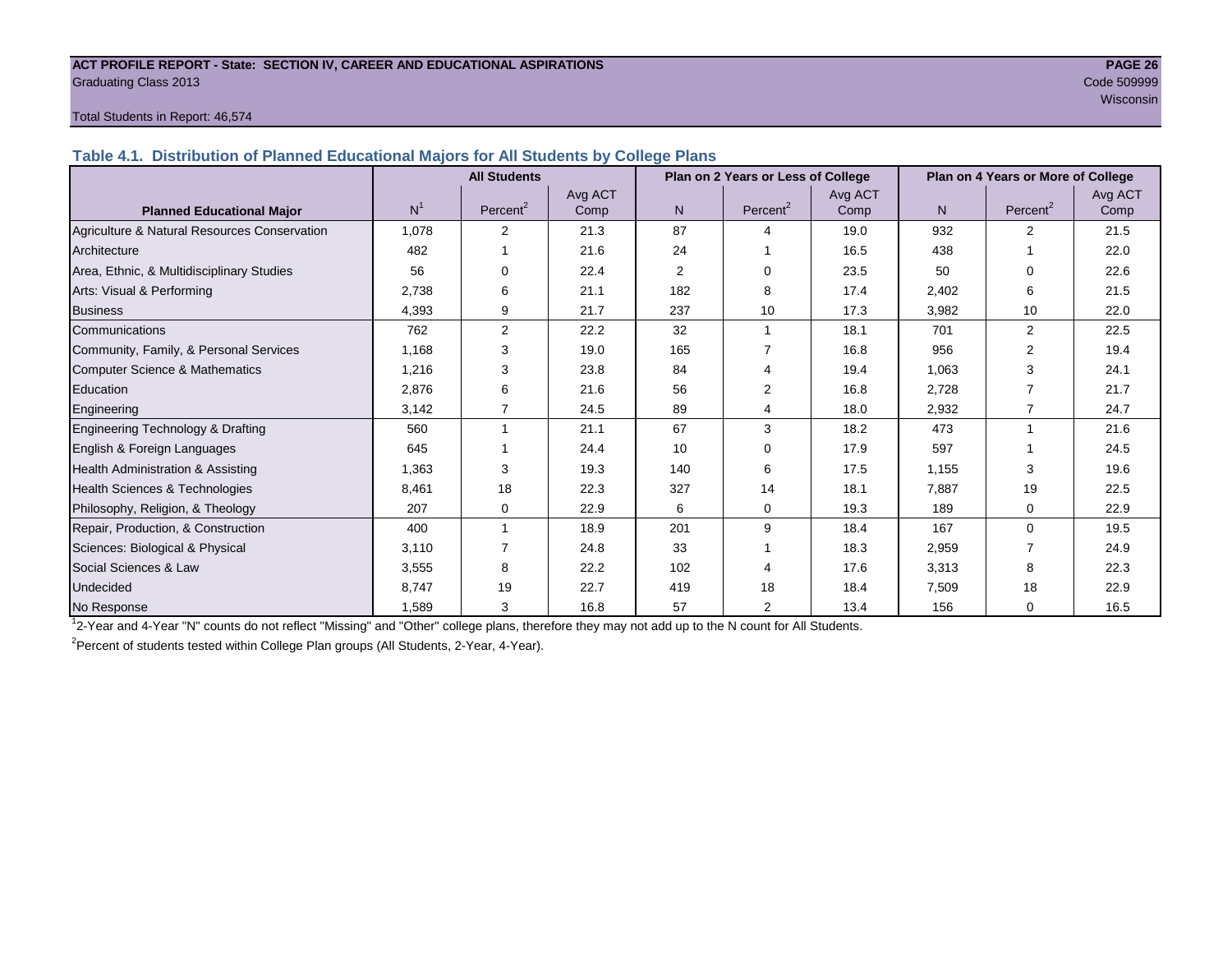## **ACT PROFILE REPORT - State: SECTION IV, CAREER AND EDUCATIONAL ASPIRATIONS PAGE 27** Graduating Class 2013 Code 509999

#### Total Students in Report: 46,574

#### **Table 4.2. Average ACT Composite Scores for Racial/Ethnic Groups by Post-Secondary Educational Aspirations**

| <b>Educational Degree</b> | <b>All Racial/Ethnic Groups</b><br><b>Combined</b> |         | <b>Black/African American</b> |         |     | American Indian/ Alaska Native |        | White   | Hispanic/Latino |         |  |
|---------------------------|----------------------------------------------------|---------|-------------------------------|---------|-----|--------------------------------|--------|---------|-----------------|---------|--|
| <b>Aspirations</b>        | N.                                                 | Average | N.                            | Average | N.  | Average                        | N      | Average | N.              | Average |  |
| Voc-Tech                  | 553                                                | 17.9    | 78                            | 13.9    |     | 16.0                           | 351    | 19.3    | 61              | 15.3    |  |
| 2-yr College Degree       | 1,771                                              | 17.8    | 210                           | 14.0    | 13  | 17.3                           | 1.186  | 19.0    | 187             | 15.8    |  |
| <b>Bachelors Degree</b>   | 26,286                                             | 21.5    | 1,517                         | 16.2    | 142 | 19.5                           | 20.724 | 22.2    | .557            | 19.0    |  |
| <b>Graduate Study</b>     | 6.314                                              | 24.6    | 242                           | 17.7    | 33  | 21.9                           | 5,074  | 25.2    | 319             | 21.2    |  |
| Prof. Level Degree        | 8,008                                              | 24.4    | 647                           | 17.8    | 39  | 21.4                           | 5,623  | 25.5    | 587             | 21.5    |  |
| Other                     | 500                                                | 18.9    | 68                            | 14.1    |     | 15.8                           | 290    | 20.7    | 66              | 16.7    |  |
| No Response               | 3,142                                              | 20.3    | 477                           | 14.6    |     | 17.0                           | 1,566  | 22.9    | 314             | 16.8    |  |

| <b>Educational Degree</b> |        | <b>All Racial/Ethnic Groups</b><br><b>Combined</b><br>Asian |     | <b>Native Hawaiian/</b><br><b>Other Pacific Islander</b> |               |      |     | Two or more races | Prefer not to respond/<br><b>No Response</b> |         |  |
|---------------------------|--------|-------------------------------------------------------------|-----|----------------------------------------------------------|---------------|------|-----|-------------------|----------------------------------------------|---------|--|
| <b>Aspirations</b>        | N      | Average                                                     | N   | Average                                                  | N.<br>Average |      | N.  | Average           | Ν                                            | Average |  |
| Voc-Tech                  | 553    | 17.9                                                        | 28  | 18.1                                                     |               | 23.0 | 12  | 16.6              | 20                                           | 16.9    |  |
| 2-yr College Degree       | 1,771  | 17.8                                                        | 61  | 15.8                                                     |               | 20.0 | 50  | 17.2              | 63                                           | 16.0    |  |
| <b>Bachelors Degree</b>   | 26,286 | 21.5                                                        | 910 | 19.0                                                     | 25            | 21.2 | 694 | 20.9              | 717                                          | 21.7    |  |
| <b>Graduate Study</b>     | 6,314  | 24.6                                                        | 206 | 23.0                                                     |               | 21.8 | 174 | 23.3              | 261                                          | 25.4    |  |
| Prof. Level Degree        | 8,008  | 24.4                                                        | 415 | 24.2                                                     |               | 26.3 | 286 | 23.6              | 404                                          | 25.5    |  |
| Other                     | 500    | 18.9                                                        | 31  | 18.4                                                     |               | 16.0 | 12  | 17.8              | 28                                           | 18.3    |  |
| No Response               | 3,142  | 20.3                                                        | 123 | 19.7                                                     |               | 14.7 | 74  | 20.9              | 565                                          | 19.9    |  |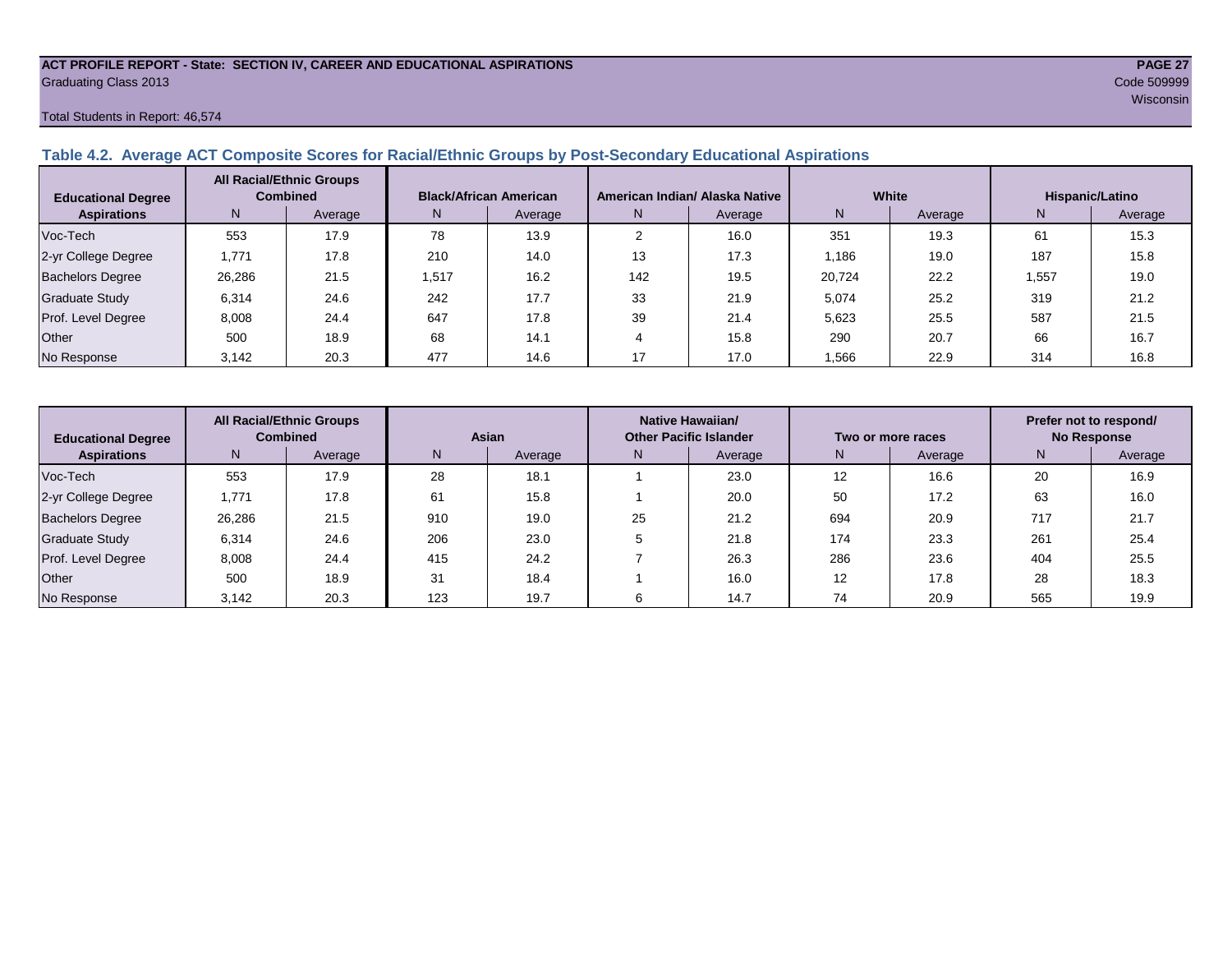## **ACT PROFILE REPORT - State: SECTION IV, CAREER AND EDUCATIONAL ASPIRATIONS PAGE 28** Graduating Class 2013 Code 509999

#### Total Students in Report: 46,574

#### **Table 4.3. Students' Score Report Preferences at Time of Testing**

|                                     |              |                           |            |          | <b>Percent of Students in</b> |                                           |                |                         |                 |                |                |
|-------------------------------------|--------------|---------------------------|------------|----------|-------------------------------|-------------------------------------------|----------------|-------------------------|-----------------|----------------|----------------|
|                                     |              | <b>Number of Students</b> |            |          |                               | <b>College Readiness Standards Ranges</b> |                |                         |                 |                |                |
|                                     |              |                           |            | 2nd-6th  |                               |                                           |                |                         |                 |                |                |
| Name                                | <b>State</b> | <b>Total</b>              | 1st Choice | Choice   | $01 - 12$                     |                                           |                | $13-15$   16-19   20-23 | 24-27           | $28-32$        | 33-36          |
| UNIV OF WISCONSIN-MADISON           | Wisconsin    | 9,121                     | 4,293      | 4,828    | $\mathbf{1}$                  | 3                                         | 8              | 25                      | 36              | 24             | 4              |
| UNIV OF WISCONSIN-MILWAUKEE         | Wisconsin    | 6,864                     | 1,979      | 4,885    | 3                             | 10                                        | 25             | 34                      | 21              | $\overline{7}$ | $\Omega$       |
| UNIV OF WISCONSIN-LA CROSSE         | Wisconsin    | 5,301                     | 1,364      | 3,937    | 0                             | 2                                         | 13             | 38                      | 34              | 12             |                |
| UNIV OF WISCONSIN-OSHKOSH           | Wisconsin    | 4,923                     | 1,251      | 3,672    | 1                             | 6                                         | 26             | 41                      | 21              | 5              | 0              |
| UNIV OF WISCONSIN-WHITEWATER        | Wisconsin    | 4,765                     | 1,316      | 3,449    | $\overline{2}$                | 8                                         | 25             | 37                      | 22              | 6              | 0              |
| UNIV OF WISCONSIN-EAU CLAIRE        | Wisconsin    | 4,486                     | 1,156      | 3,330    | $\Omega$                      | $\overline{2}$                            | 16             | 40                      | 30              | 11             | $\mathbf{1}$   |
| UNIV OF WISCONSIN-STEVENS POINT     | Wisconsin    | 4,004                     | 1,139      | 2,865    | $\Omega$                      | $\overline{4}$                            | 24             | 40                      | 24              | $\overline{7}$ | $\Omega$       |
| UNIVERSITY OF MINNESOTA-TWIN CITIES | Minnesota    | 3,608                     | 754        | 2,854    | $\Omega$                      | $\mathbf{1}$                              | $\overline{7}$ | 24                      | 39              | 25             | 3              |
| <b>MARQUETTE UNIVERSITY</b>         | Wisconsin    | 3,247                     | 895        | 2,352    | 3                             | 8                                         | 14             | 26                      | 29              | 18             | $\overline{2}$ |
| UNIV OF WISCONSIN-GREEN BAY         | Wisconsin    | 3,088                     | 776        | 2,312    | $\overline{1}$                | 5                                         | 24             | 40                      | 24              | 6              | 0              |
| UNIV OF WISCONSIN-PLATTEVILLE       | Wisconsin    | 2,666                     | 838        | 1,828    | $\mathbf{1}$                  | $\overline{4}$                            | 19             | 37                      | 27              | 11             | $\mathbf{1}$   |
| UNIV OF WISCONSIN-STOUT             | Wisconsin    | 1,940                     | 524        | 1,416    | 1                             | 4                                         | 26             | 41                      | 22              | 6              | 0              |
| UNIV OF WISCONSIN-RIVER FALLS       | Wisconsin    | 1,271                     | 397        | 874      | 0                             | 6                                         | 25             | 40                      | 23              | 6              | 0              |
| UNIV OF WISCONSIN-PARKSIDE          | Wisconsin    | 1,264                     | 378        | 886      | 3                             | 15                                        | 33             | 30                      | 14              | 4              | 0              |
| MILWAUKEE SCH OF ENGINEERING        | Wisconsin    | 1,172                     | 312        | 860      | $\overline{2}$                | 4                                         | 11             | 25                      | 33              | 21             | 3              |
| MILWAUKEE AREA TECHNICAL COLLEGE    | Wisconsin    | 1,137                     | 466        | 671      | 15                            | 32                                        | 30             | 17                      | 5               |                | $\overline{0}$ |
| <b>CARROLL UNIVERSITY</b>           | Wisconsin    | 1,133                     | 340        | 793      | $\mathbf{1}$                  | 6                                         | 21             | 38                      | 25              | 8              | 1              |
| <b>WINONA STATE UNIVERSITY</b>      | Minnesota    | 976                       | 251        | 725      | $\Omega$                      | 3                                         | 24             | 40                      | 27              | 6              | 0              |
| MADISON AREA TECHNICAL COLLEGE      | Wisconsin    | 890                       | 326        | 564      | 3                             | 11                                        | 34             | 35                      | 14              | 3              | $\Omega$       |
| <b>CONCORDIA UNIVERSITY-WI</b>      | Wisconsin    | 822                       | 236        | 586      | $\overline{2}$                | $\overline{7}$                            | 22             | 35                      | 24              | 10             | $\mathbf{1}$   |
| <b>CARTHAGE COLLEGE</b>             | Wisconsin    | 793                       | 203        | 590      | $\mathbf{1}$                  | 6                                         | 22             | 31                      | 27              | 13             | $\mathbf 1$    |
| EDGEWOOD COLLEGE                    | Wisconsin    | 745                       | 202        | 543      | 1                             | 8                                         | 23             | 37                      | 23              | 8              | $\Omega$       |
| <b>SAINT NORBERT COLLEGE</b>        | Wisconsin    | 734                       | 204        | 530      | 0                             | $\overline{2}$                            | 14             | 34                      | 33              | 16             | 1              |
| UNIV OF WISCONSIN-WAUKESHA          | Wisconsin    | 723                       | 224        | 499      | $\overline{2}$                | 10                                        | 35             | 35                      | 16              | $\overline{2}$ | 0              |
| <b>ALVERNO COLLEGE</b>              | Wisconsin    | 639                       | 240        | 399      | 11                            | 27                                        | 34             | 20                      | $\overline{7}$  | $\overline{2}$ | 0              |
| UNIVERSITY OF MINNESOTA-DULUTH      | Minnesota    | 567                       | 122        | 445      | $\Omega$                      | 3                                         | 16             | 35                      | 32              | 14             | $\Omega$       |
| STATE-COLLEGE/NO REPORTS NOW        | lowa         | 545                       | 545        | $\Omega$ | 23                            | 40                                        | 22             | 9                       | 5               |                | 0              |
| FOX VALLEY TECHNICAL COLLEGE        | Wisconsin    | 502                       | 167        | 335      | $\overline{2}$                | 10                                        | 42             | 32                      | 13              |                | $\Omega$       |
| UNIV OF WISCONSIN-FOX VALLEY        | Wisconsin    | 498                       | 156        | 342      | $\Omega$                      | 6                                         | 31             | 36                      | 22              | 5              | $\Omega$       |
| <b>VITERBO UNIVERSITY</b>           | Wisconsin    | 476                       | 114        | 362      | $\Omega$                      | $\overline{4}$                            | 22             | 37                      | 28              | 8              | $\mathbf{1}$   |
| All Other Institutions              |              | 32,553                    | 9,012      | 23,541   | 3                             | 9                                         | 20             | 26                      | 23              | 16             | 3              |
| <b>Total</b>                        |              | 101,453                   | 30,180     | 71,273   | $\overline{2}$                | $\overline{7}$                            | 20             | $\overline{31}$         | $\overline{25}$ | 13             | $\overline{2}$ |

wisconsin and the contract of the contract of the contract of the contract of the contract of the consintent of the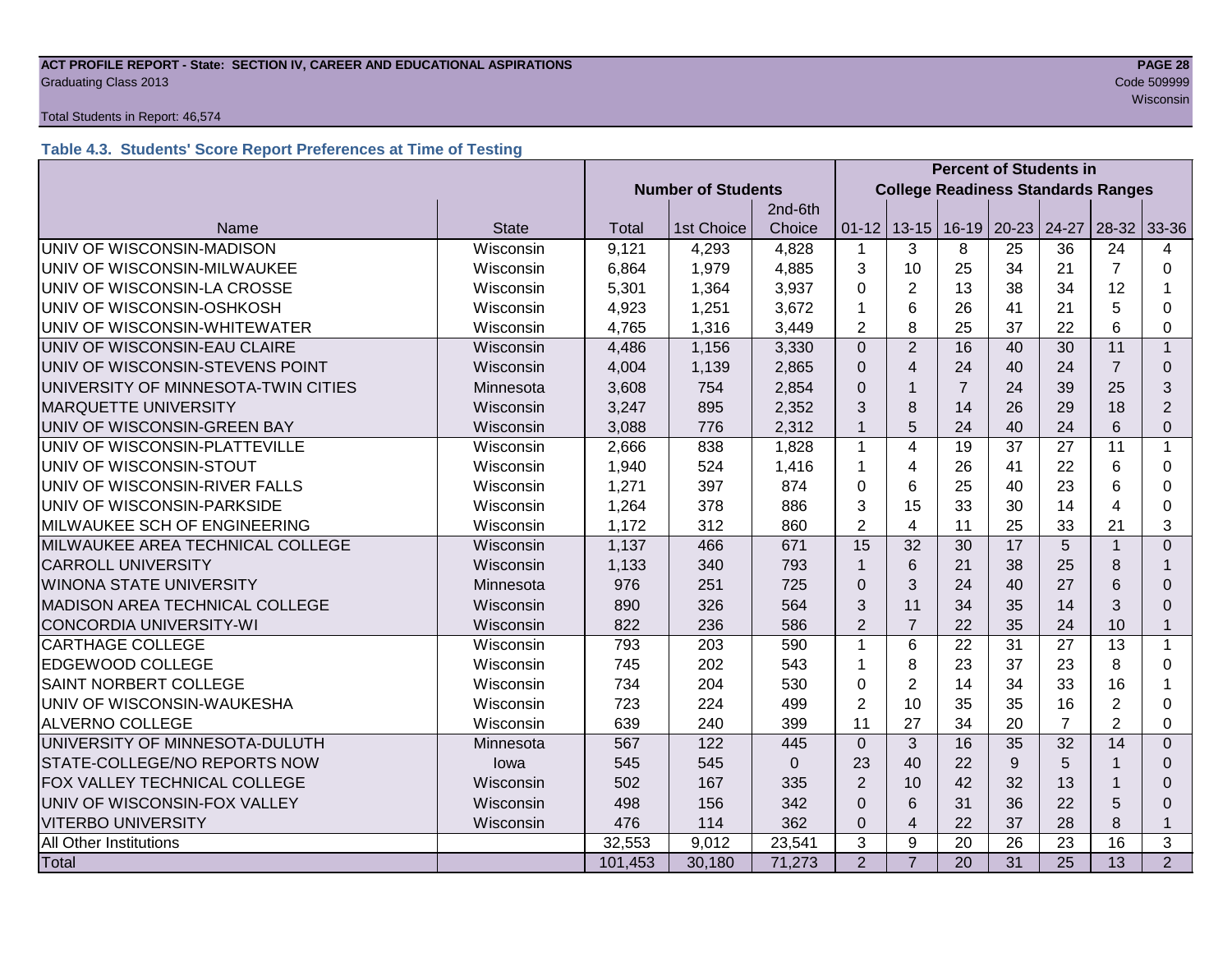Total Students in Report: 46,574

## Section V Optional Writing Test Results

Beginning with the Graduating Class of 2013, all students whose scores are college reportable, both standard and extended time tests, are now included. Also beginning with the 2013 Graduating Class data, College Readiness Benchmarks for Reading and Science were updated to reflect the most recent college coursework research.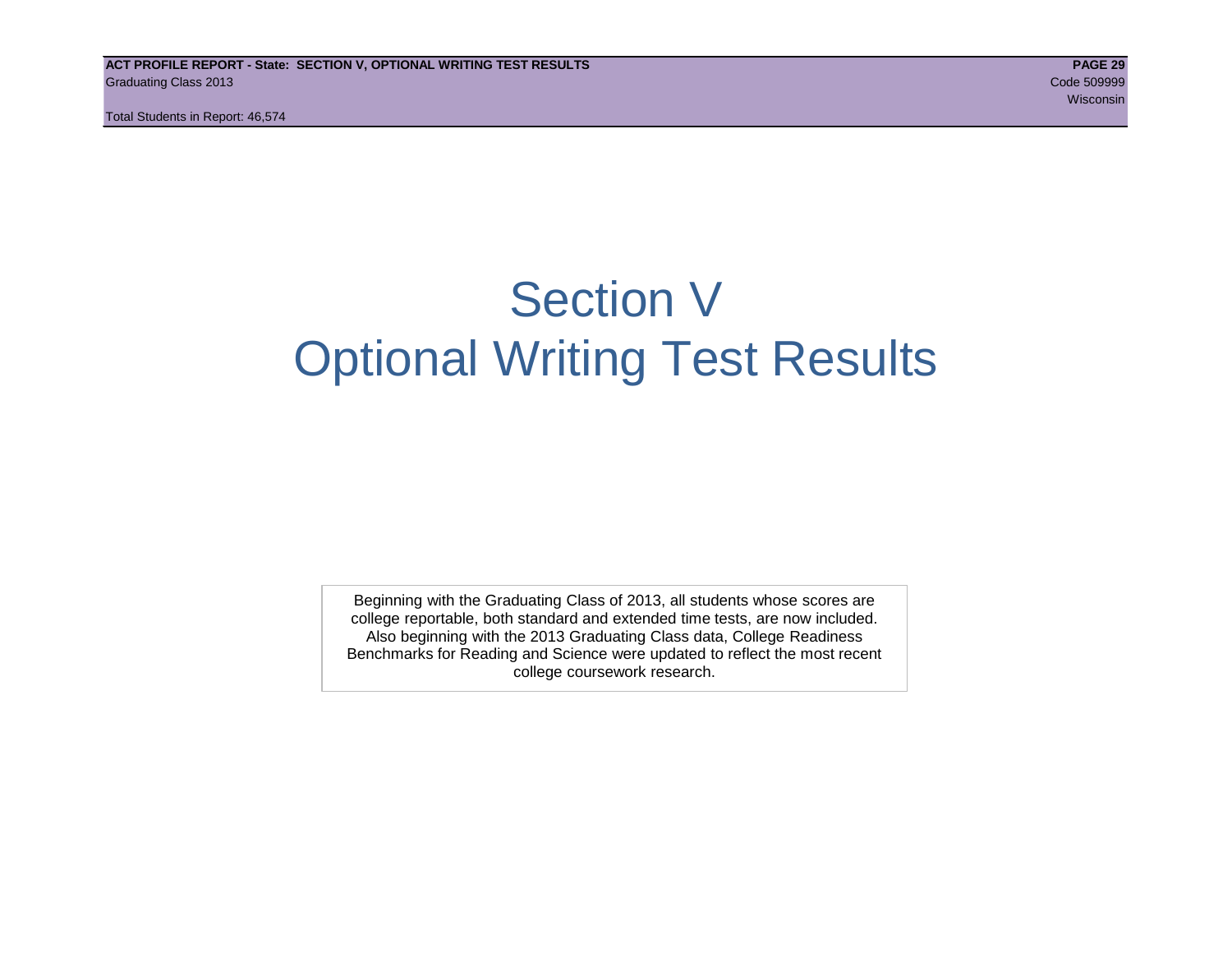#### **ACT PROFILE REPORT - State: SECTION V, OPTIONAL WRITING TEST RESULTS PAGE 30** Graduating Class 2013 Code 509999

#### Total Students in Report: 46,574

wisconsin and the contract of the contract of the contract of the contract of the contract of the consintent of the

|                                 |              |                 | <b>Average ACT Scores</b>       |                |              |              |                                 |          |  |  |  |  |
|---------------------------------|--------------|-----------------|---------------------------------|----------------|--------------|--------------|---------------------------------|----------|--|--|--|--|
|                                 | N            |                 |                                 | <b>English</b> |              | <b>Essay</b> | <b>English/Writing Combined</b> |          |  |  |  |  |
|                                 | <b>State</b> | <b>National</b> | <b>State</b><br><b>National</b> |                | <b>State</b> | National     | <b>State</b>                    | National |  |  |  |  |
| <b>All Students</b>             | 24,540       | 942,769         | 23.4                            | 21.3           | 7.2          | 7.0          | 22.3                            | 20.5     |  |  |  |  |
| Black/African American          | 1,060        | 114,751         | 17.7                            | 16.3           | 6.3          | 6.1          | 17.3                            | 16.0     |  |  |  |  |
| American Indian/Alaska Native   | 118          | 6,031           | 20.3                            | 16.8           | 6.7          | 6.1          | 19.5                            | 16.4     |  |  |  |  |
| White                           | 19,014       | 518,407         | 24.1                            | 22.9           | 7.3          | 7.2          | 22.9                            | 21.9     |  |  |  |  |
| Hispanic/Latino                 | 1,435        | 151,504         | 20.2                            | 18.6           | 7.0          | 6.8          | 19.7                            | 18.3     |  |  |  |  |
| Asian                           | 1,113        | 54,580          | 20.8                            | 23.5           | 7.2          | 7.6          | 20.3                            | 22.7     |  |  |  |  |
| Native Hawaiian/Other Pac. Isl. | 23           | 2,812           | 21.6                            | 19.5           | 6.6          | 6.9          | 20.3                            | 19.2     |  |  |  |  |
| Two or more races               | 741          | 35,355          | 22.8                            | 21.5           | 7.1          | 7.0          | 21.7                            | 20.6     |  |  |  |  |
| Prefer not/No Response          | 1,036        | 59.329          | 24.9                            | 21.8           | 7.4          | 7.1          | 23.5                            | 20.9     |  |  |  |  |
| Males                           | 11,020       | 423,104         | 23.3                            | 21.0           | 7.0          | 6.7          | 22.0                            | 20.1     |  |  |  |  |
| Females                         | 13,515       | 513,945         | 23.5                            | 21.6           | 7.4          | 7.2          | 22.6                            | 20.9     |  |  |  |  |
| Missing                         | 5            | 5,720           | 22.0                            | 16.6           | 5.8          | 6.3          | 20.0                            | 16.5     |  |  |  |  |

#### **Table 5.1. Average ACT English and Writing Scores by Race/Ethnicity and Gender for students who took ACT Writing**